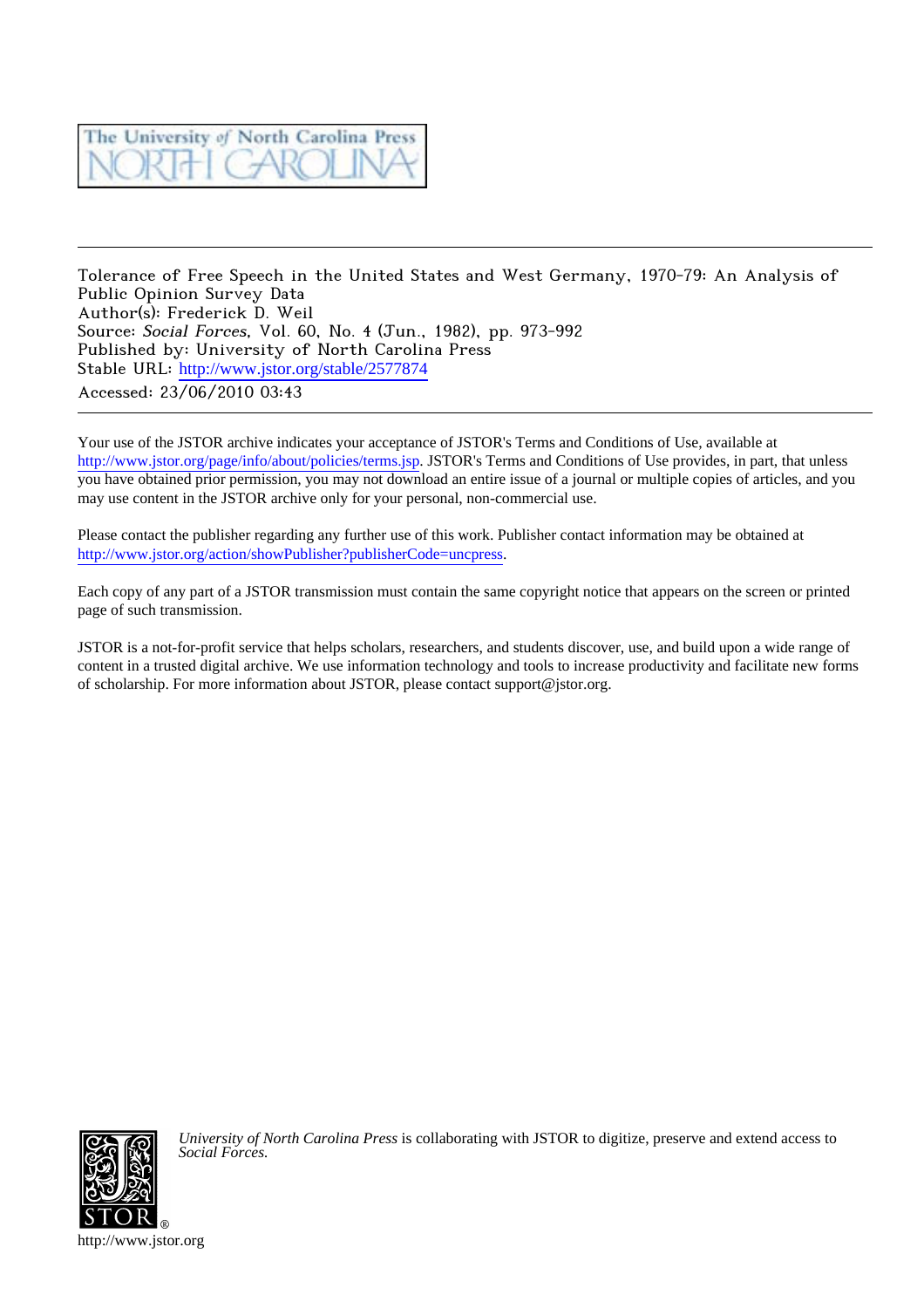# **Tolerance of Free Speech in the United States and West Germany, 1970-79: An Analysis of Public Opinion Survey Data\***

**FREDERICK D. WEIL, University of Chicago** 

#### **ABSTRACT**

**In previous research on political tolerance in West Germany I found that respondents' level of education had no statistically significant effect on a number of variables measuring tolerance. This result seemed to contradict standard findings for populations of democratic countries. Therefore, this article explicitly compares tolerance of free speech for nonconformists in America using replications of Samuel Stouffer's benchmark questions (National Opinion Research Center surveys in 1972 and 1977) with very similar-but not identical-questions asked in West German national surveys in 1970 and 1979. These questions concern tolerancefor a communist, an atheist, and a neo-Nazil militarist speaker. Using log-linear models to analyze scales of these questions and of the disaggregated tolerance items, the initial findings were confirmed: education has little effect on tolerance in West Germany, but considerable effect in the U.S. The influence of generational cohort, occupation, left-right ideological self-placement, party preference, country, and time are also tested. Semantic and historical explanations for the findings are briefly discussed.** 

**A thirty-year accumulation of empirical research in liberal democracies has impelled observers to the conclusion that higher levels of education are positively related to higher levels of liberalism-especially political and social tolerance. This relationship has often been interpreted as showing the influence of educational institutions in instilling the dominant (liberal) norms of the society. Although there are several other possible interpretations (which will be briefly discussed), this one provides a reasonable starting point for treating the phenomenon in a comparative and historical perspective, as will be done here.** 

\*I am grateful for the kind assistance of the Krupp Foundation, Essen, and of the Zentrum für **Umfragen, Methoden und Analysen, Mannheim, and of the Center's directors, Rudolf Wildenmann and Max Kaase. I also thank James A. Davis, Sidney Verba, and Thomas Pettigrew for their comments on earlier versions of this paper, one of which was presented at the 1980 meetings of the American Sociological Association.** 

**? 1982 The University of North Carolina Press. 0037-7732/82/040973-92\$02.00 973**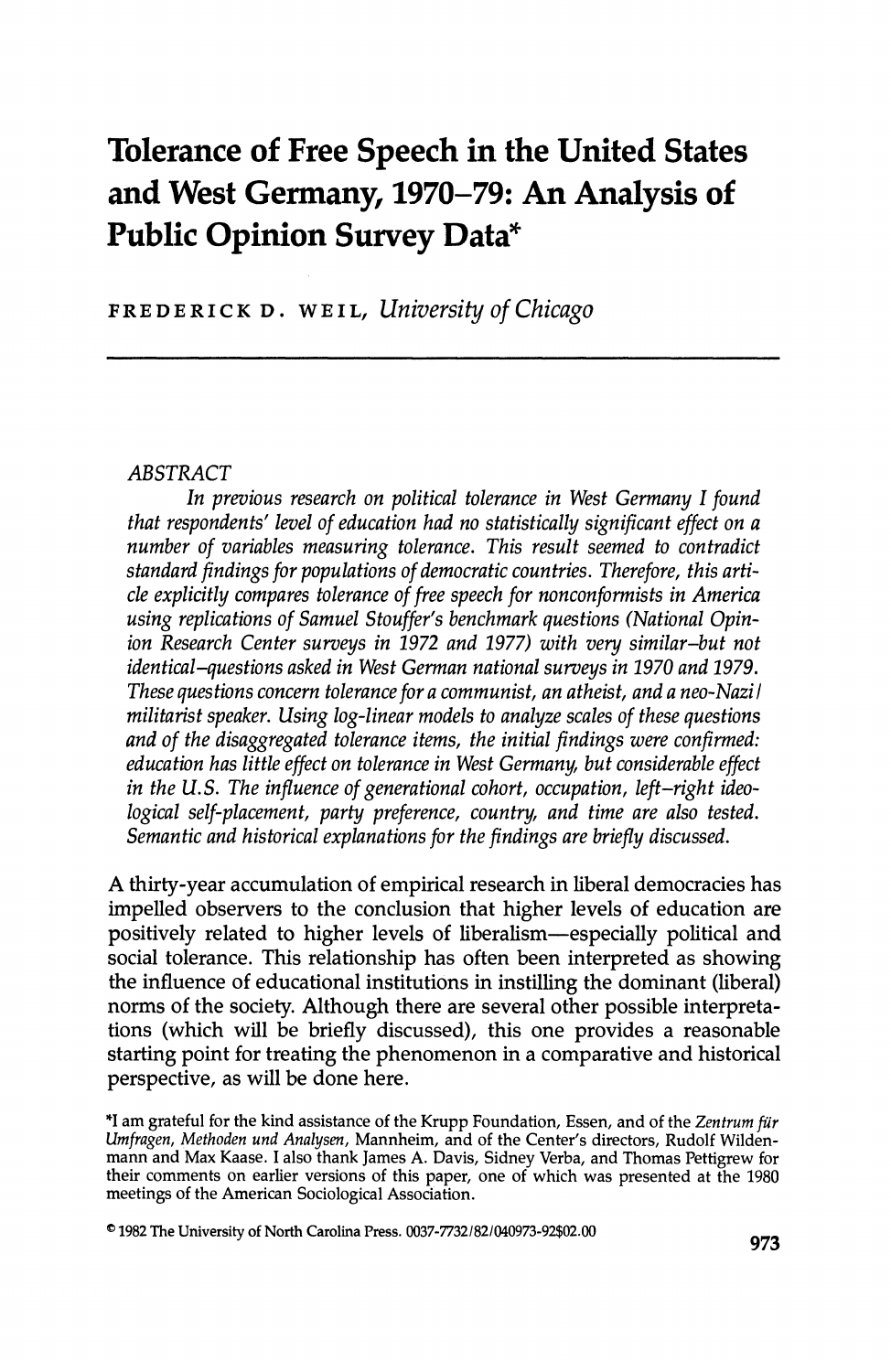**The seeming consistency of these findings in several Western countries, above all the United States, has led some to generalize this relationship. One of the clearest statements of this view is given by Lipset:** 

**Data gathered by public opinion research agencies which have questioned people in different countries about their beliefs on tolerance for the opposition, their attitudes toward ethnic or racial minorities, and their feelings for multi-party as against one-party systems have showed that the most important single factor differentiating those giving democratic responses from the others has been education. The higher one's education, the more likely one is to believe in democratic values and support democratic practices (39-40).** 

**And Lipset's view from twenty years ago is still widely held today. A recent study of tolerance in America in the 1970s cites this passage and concludes that "this assessment continues to describe research evidence accurately in 1977" (Nunn et al., 58).** 

**To substantiate his claim, Lipset makes an explicit comparison between the U.S. and Germany. In his well-known (and still controversial) chapter on "Working-Class Authoritarianism" in Political Man, he cites evidence on tolerance for the rights of dissidents to speak publicly in the United States and evidence on support for a more-than-one party system in Germany to illustrate the theory that the better educated are more democratic, more liberal, or less authoritarian than the rest of the population (100-3, cf. Tables 3 and 4).** 

**It is well known, however, that the use of different indicators to measure the same phenomenon across time or place is a tricky business. In this case, one could argue that these two items-dissidents' right of free**  speech and approval of multi-party systems-measure different things, **acceptance of liberal values and support for democratic institutions. The distinction is not trivial, although it may not appear obvious from the perspective of a long-established liberal democracy. Especially in newer democracies, adherence to the regime form and its institutions may simply be part of an otherwise undemocratic citizen's loyalty to the state: liberal values like tolerance may not be part of this ideological package. Nor need this distinction necessarily be limited to new regimes which aspire to liberal democratic status. For example, it is theoretically possible to have an illib**eral democracy of a Rousseauist or communist type-a danger clearly rec**ognized by Tocqueville and J. S. Mill in their discussions of the "tyranny of the majority"-in which a majority allows no deviations or dissent from its decisions; and although we may feel that the definition of democracy is thereby stretched, balanced defenses of this distinction have also been made with reference to contemporary empirical cases (Lindblom). 1** 

**If this distinction is correct, then there need be no necessary correspondence in the pattern of association between democratic and liberal measures; and there is no necessary basis for concluding that if the better**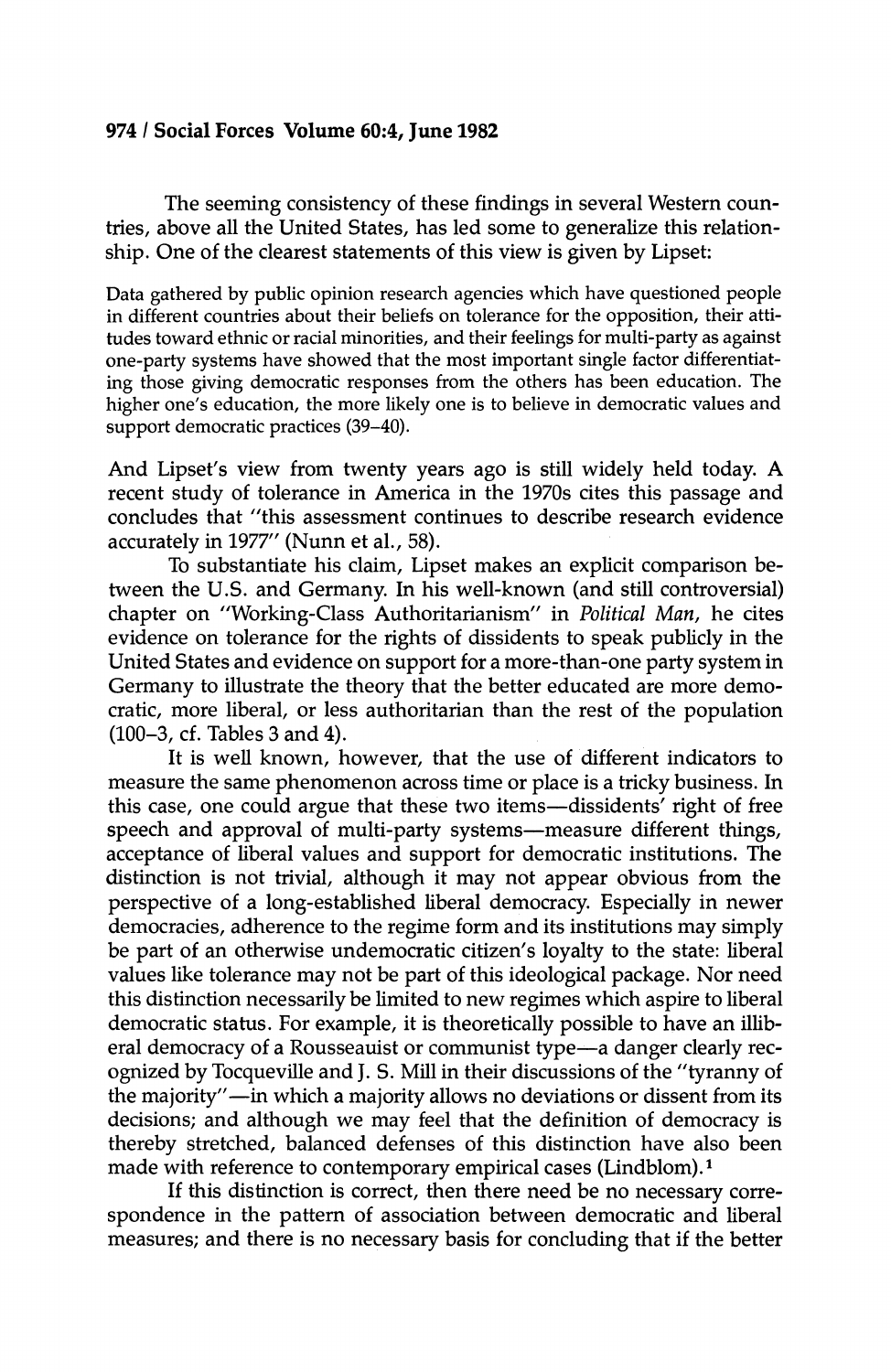**educated in Germany support a more-than-one party system, they will also tend to be more tolerant of the speaking rights of dissidents. Indeed, Almond and Verba's 1959 multi-nation survey failed to find positive associations between higher education levels and certain deeper aspects of liberal democratic political culture in West Germany (105, 151-3); and Muller et al. found on the basis of a 1974 cross-national survey that West Germany deviated from several other Western democracies in its lack of association between level of education and support for the freedom of assembly (cf. Olsen and Baden). To my knowledge, no investigator has seen a consistent pattern of West German exceptionalism in these results or been prepared to offer more than a tentative explanation when the finding is noted in isolated cases. As I will suggest in the concluding discussion, however, there may be important historical reasons why better educated Germans are no more tolerant than worse educated Germans.** 

**The data on tolerance in America which Lipset cites, as do a great many other writers on the topic, derive from Samuel Stouffer's 1954 survey, Communism, Conformity, and Civil Liberties, perhaps the earliest such investigation whose results are still comparable to present investigations (cf. Adorno et al.). Stouffer's central conclusions have formed a benchmark from which to build our expectations about the structure of tolerance in a western population: "The data showed that the older generation was less tolerant of nonconformists than the younger generation; also, that within each group the less educated were less tolerant than the better educated" (107). And several independent American replications of all or part of Stouffer's surveys in the 1970s (Davis, a; Nunn et al.) have established that (1) Stouffer's findings about generation and education still hold true, and (2) there has been a considerable aggregate increase in levels of measured tolerance in the American population since the 1950s, partly due to the replacement of older, less tolerant generations by younger, more tolerant generations, who are also better educated and therefore more tolerant; and partly due to a residual historical change in popular attitudes which cannot be accounted for by generation replacement and/or higher levels of education.2** 

# **The Data**

**Because there are indications that the results for West Germany may diverge in an important way from a well-established pattern for the United States and perhaps other Western democracies, it was considered worthwhile to attempt as exact a cross-national comparision as possible to see whether the difference is real or only apparent, and if real, what the probable causes of the divergence are. An extensive search of survey data for West Germany suggested that Stouffer's items had not yet been asked**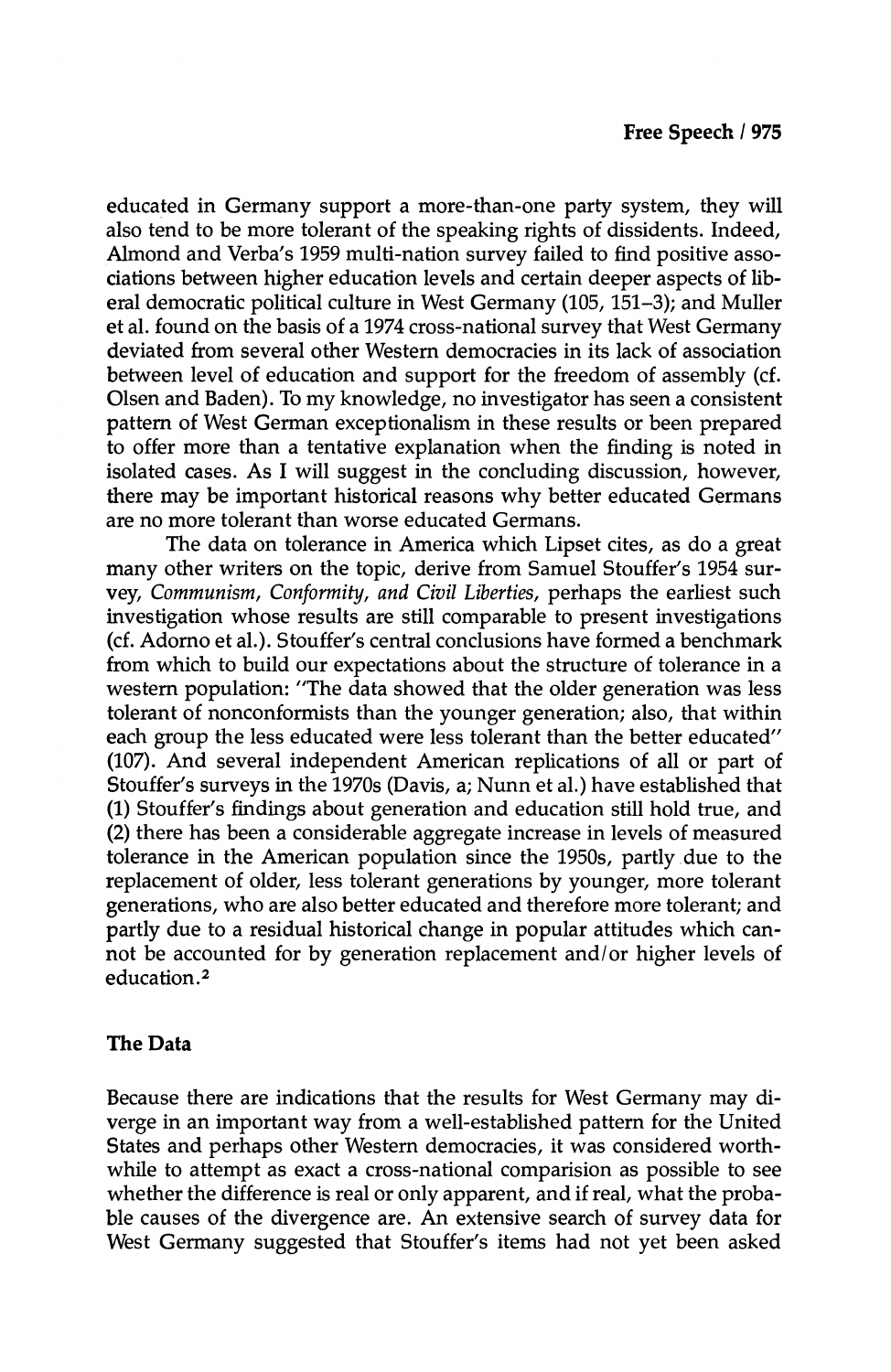**there; a set of very similar items was found, however, which are almost exact translations of questions used in the Detroit Area Studies of 1958 and 1971 (Duncan et al.; Steiber). However, since the Detroit Area texts are substantively so close to the Stouffer items and since they are restricted in the U.S. to one northern urban area at one time point in the 1970s, the Stouffer items (which were also asked in U.S. national surveys in the 1970s) are compared here to the text available for West Germany.3 Here are the exact texts of these questions.** 

## **TEXTS OF TOLERANCE QUESTIONS ASKED IN THE U.S. AND GERMANY**

# **Germany**

**"In our country, the Basic Law-that is, the Constitution-guarantees the right of freedom of expression for everyone. I have a couple of questions about this. There are always these six answers possible:** 

**Yes, absolutely. Yes, probably.** 

**No, probably not.** 

**Certainly not.** 

**Undecided.** 

**Don't know.** 

**". . . if someone publicly attacks religion or Christianity, does the right of freedom of expression permit this?** 

**"And does the right of free expression of opinion permit somebody to advocate communism, to call for a communist world revolution?** 

**"And if someone publicly advocates the founding of a new National Socialist [Nazi] party, does the right of free expression permit this?"** 

**U.S.** 

# **Asked in 1972 and 1977 (also 1954):**

**"Now, I should like to ask you some questions about a man who admits he is a communist. Suppose this admitted communist wants to make a speech in your community. Should he be allowed to speak? Yes.** 

**No.** 

**Don't know.** 

**"There are always some people whose ideas are considered bad or dangerous by other people. For instance, somebody who is against all churches and religion. If such a person wanted to make a speech in your city (town, community) against churches and religion, should he be allowed to speak? Yes.** 

**No.** 

**Don't know.**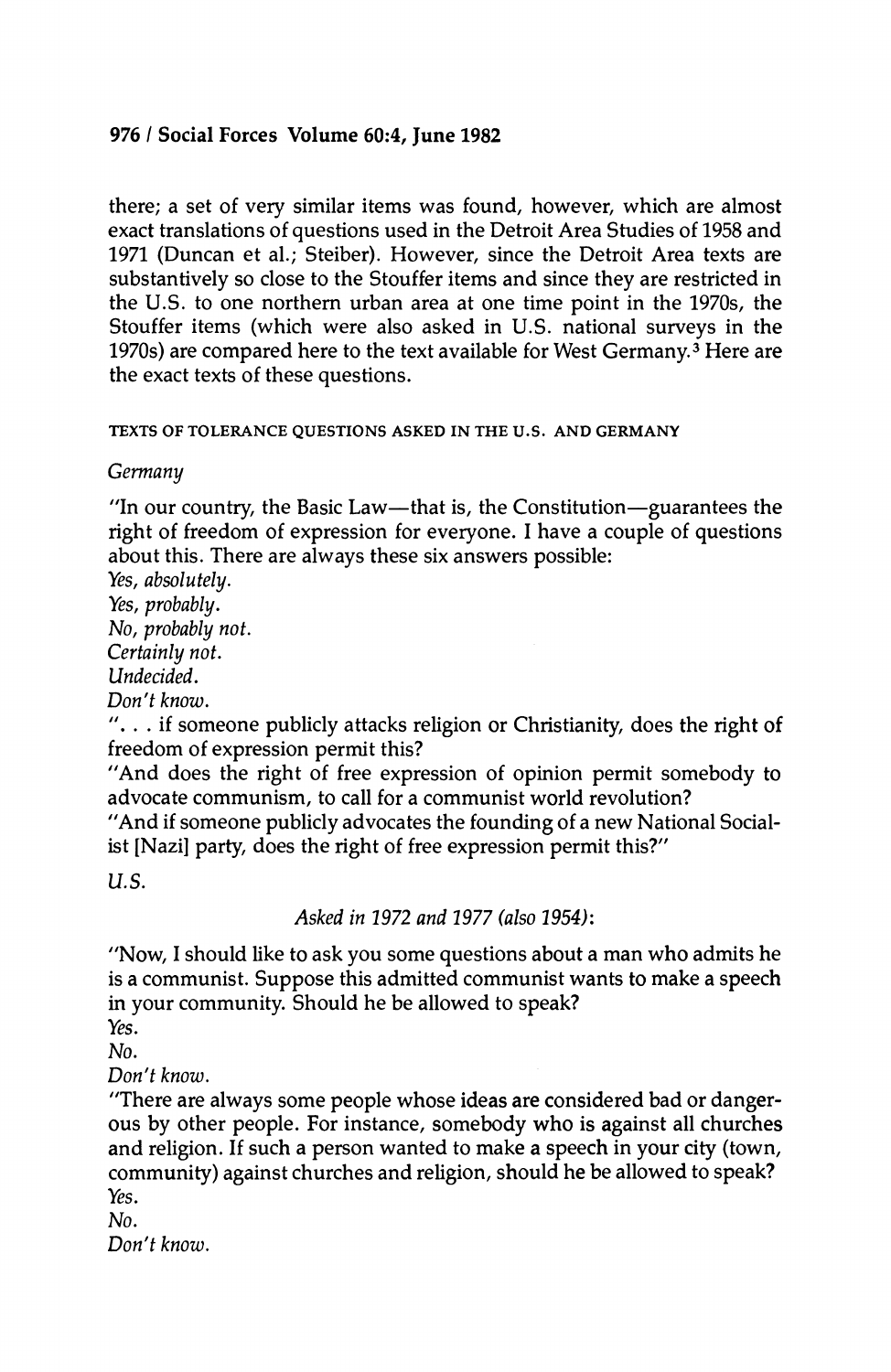#### **Asked in 1977 only:**

**"Consider a person who advocates doing away with elections and letting the military run the country. If such a person wanted to make a speech in your community, should he be allowed to speak?** 

#### **Yes. No.**

**Don't know.** 

**Thus, in 1970 in Germany and in 1972 in the U.S. there are parallel questions about tolerance for the public speaking rights of an atheist and of an advocate of communism; and in 1979 in Germany and in 1977 in the U.S. these two questions were re-asked together with a question about tolerance for a neo-Nazi speaker in Germany and for a speaker who advocates banning elections and letting the military run the country in the U.S. These data thus allow us to compare tolerance in two countries at two times in the 1970s.** 

**The surveys used in these analyses include a 1970 survey from the Institut fur Demoskopie of Allensbach (survey number 2066) and the 1979 ZUMABUS survey conducted by Infratest of Munich for the Zentrum fur Umfragen, Methoden und Analysen of Mannheim (the questions were included for the present study), and also the 1972 and 1977 American General Social Surveys conducted by the National Opinion Research Center (NORC) of Chicago. The 1970 survey is a quota sample4 of the German population (including West Berlin) aged 16 and older; and the 1972, 1977, and 1979 surveys are multistage probability samples of the German (without West Berlin) or American populations aged 18 and older. There are 1,662 cases in the 1970 survey, 1,613 cases in the 1972 survey, 1,530 cases in the 1977 survey, and 2,012 cases in the 1979 survey.** 

**It was desired to test the effects on tolerance of generation, education, social class, and political orientation on tolerance. I define generations as birth cohorts, and for this analysis, four cohorts are used, those who reached age 21 (an arbitrary age of "political maturity") before 1933, those who became 21 in 1933-48, those who became 21 in 1949-65, and those who have become 21 since 1965. Level of education was defined by comparable levels of certification-a middle level and a high level, yielding**  three groups—those with less than a *mittlere Reife*/high school diploma, **those with this certificate but not an Abitur or college diploma, and those with an Abitur/college diploma or higher. Occupation of the head of household was used as a measure of social class, with manual workers representing the working class; professionals together with the self-employed (for Germany) or managers (for the U.S.) representing the old middle class; and other white-collar workers representing the new middle class; those in the agricultural sector were excluded from the analysis. Variables for partypolitical orientation were used for both countries-in the U.S. a party**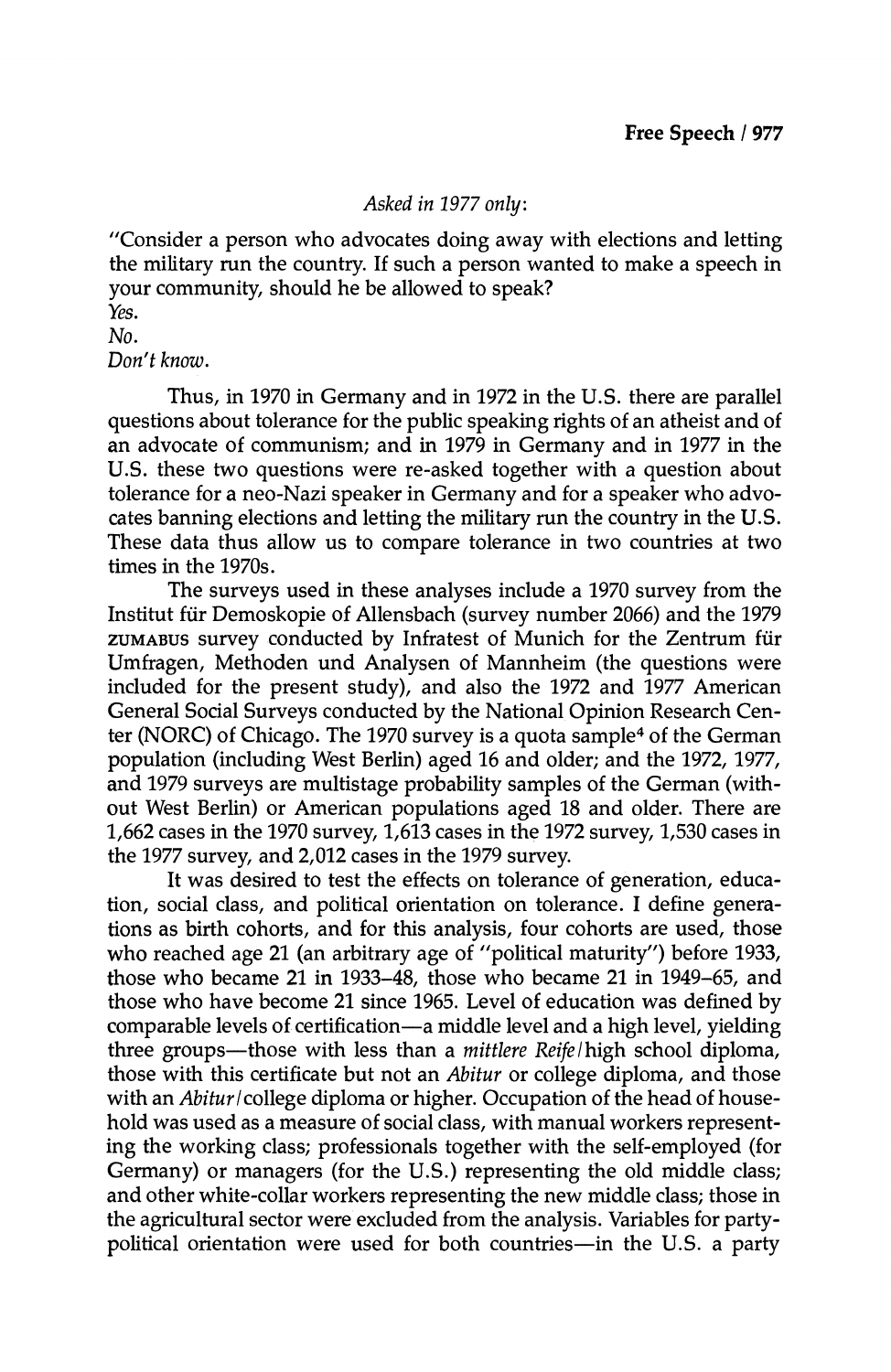**identification question and for Germany a hypothetical vote intention if there were an election next Sunday. The right was represented by American Republicans and German Christian Democrats (CDU-CSU), the left by the Democrats in the U.S. and the Social Democrats in Germany, and the center or residual group by Independent identifiers in America and by FDP voters and those who chose no party in Germany; supporters of other parties in Germany (mainly radical and ecology parties; a very small percentage) were excluded from the analysis. Finally, the response categories for the German tolerance items were dichotomized to correspond to the American formulation (a tolerant and an intolerant response). The two items available at both times were combined to make a scale, and a tolerant response to both items was considered necessary to code a tolerant response; other responses were classified as less tolerant. A three-item scale was also tested for the late 1970s (for both countries) and a six-item Guttman scale was tested for Germany alone (for both time points), but the results were very similar to the two-item scales and will not be reported here. Those expressing no opinion on any tolerance item were excluded from the analyses. The sample distributions of the variables used here are shown in Table 1.** 

## **Analyses**

**We can systematically investigate the relationships among the variables used here by making complete cross-tabulations of them for each period and for each country, combining the multivariate contingency tables and treating time and country each as variables, and analyzing the resulting contingency tables with a series of log-linear models. Models were thus fitted to two basic kinds of contingency tables, those with the tolerance items combined into scales, and those with each separate tolerance item included in the table. (Since these contingency tables are very large and virtually impossible to inspect visually, they will not be presented here.) The procedure was followed of first considering the ideology variable(s) as dependent with the contingency table collapsed over party preference, and then including party preference as the ultimate dependent variable. Thus, the model-building assumes a causal ordering of the variables and proceeds in a recursive fashion from the beginning to the end of the causal chain; but since we will not be concerned with the relationships among the predictor variables, we concentrate only on the last and next-to-last steps of the chain. Following Goodman's modified path analysis technique (ch. 11), the predictor variables are controlled by including an interaction term of all possible associations among them at each modeling step. Finally, although standard methods of hierarchical model-building are used (Fienberg, a; Goodman), two criteria are used to determine goodness of fit:**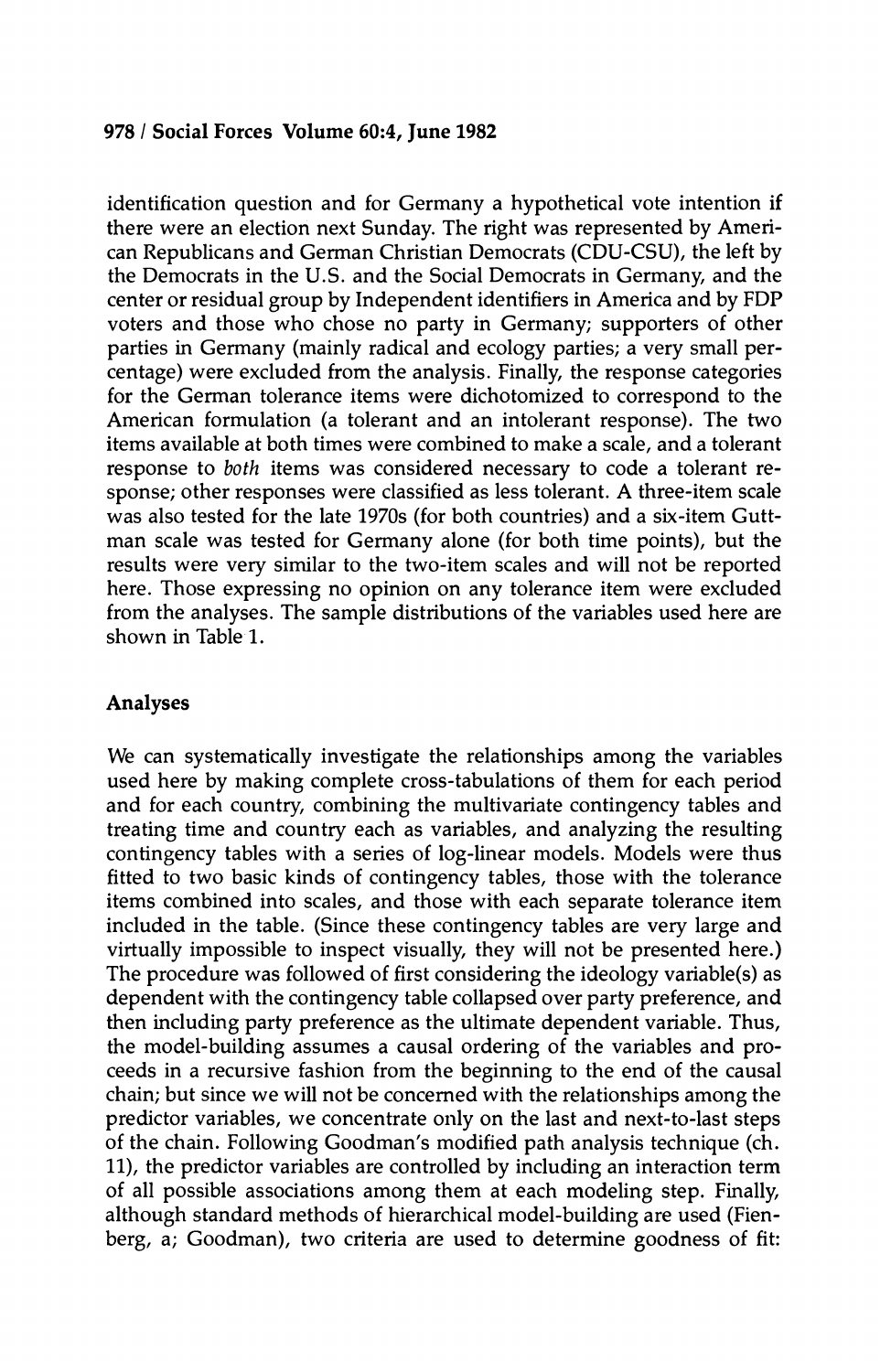|                                                | United States |           | West Germany   |              |
|------------------------------------------------|---------------|-----------|----------------|--------------|
|                                                | 1972          | 1977      | 1970           | 1979         |
| Percent Tolerant (incl. "Don't Knows")         |               |           |                |              |
| Communist speaker                              | 52%           | 55%<br>62 | 57%            | 69%          |
| Atheist speaker<br>Neo-Nazi/militarist speaker | 65<br>--      | 50        | 75<br>(46)     | 86<br>52     |
|                                                |               |           |                |              |
| Scale score                                    | 40            | 42        | 41             | 45           |
|                                                |               |           |                |              |
| Cohort (year became age 21)                    |               |           |                |              |
| Post 1965                                      | 21            | 32        | 27             | 31           |
| 1949-65<br>1933-48                             | 35<br>19      | 34<br>17  | 28<br>22       | 28<br>24     |
| Pre 1933                                       | 25            | 17        | 23             | 17           |
|                                                |               |           |                |              |
|                                                |               |           |                |              |
| Education<br>Volksschule + grade school        | 40            | 35        | 77             | 65           |
| Mittlere reife + high school                   | 49            | 51        | $\frac{18}{5}$ | 24           |
| Abitur + $univ. + college$                     | 11            | 14        |                | $\mathbf{1}$ |
|                                                |               |           |                |              |
| Occupation                                     |               |           |                |              |
| Worker                                         | 56            | 58        | 51             | 37           |
| Employee                                       | 16            | 14        | 38             | 54           |
| Self-employed + professional                   | 28            | 28        | 12             | 9            |
|                                                |               |           |                |              |
| Party Preference                               |               |           |                |              |
| $CDU/CSU + GOP$<br>SPD + Democrat              | 23<br>50      | 22<br>45  | 34<br>38       | 38<br>42     |
| FDP + Independents                             | 27            | 33        | 28             | 20           |
|                                                |               |           |                |              |

**Table 1. POLITICAL TOLERANCE: THE UNITED STATES 1972-77 AND WEST GERMANY 1970-79 SAMPLE FREQUENCIES OF VARIABLES USED IN ANALYSES** 

**whether the model as a whole provides an adequate fit, and whether individual interaction terms are statistically significant (i.e., add significantly to the overall fit) when tested at the appropriate modeling stage. Since the X2 statistics have been divided by two to allow for clustering in the sample designs, the overall fit tends to yield overly parsimonious models when judged in relation to the test of significance of individual interaction terms, which in this case are probably more reliable (see Fienberg, b, 25). The processes of model fitting will not be shown in full here in order to save space, but the results are available from the author on request: although model fitting occupies the bulk of the methodological literature on log-linear models, the reader of substantive research is usually most interested in the final results, and that will be the focus here.** 

#### **THE TOLERANCE SCALES**

**The effect parameters for the final fitted models for the contingency table using tolerance scales are shown in Table 2: the first column of Table 2**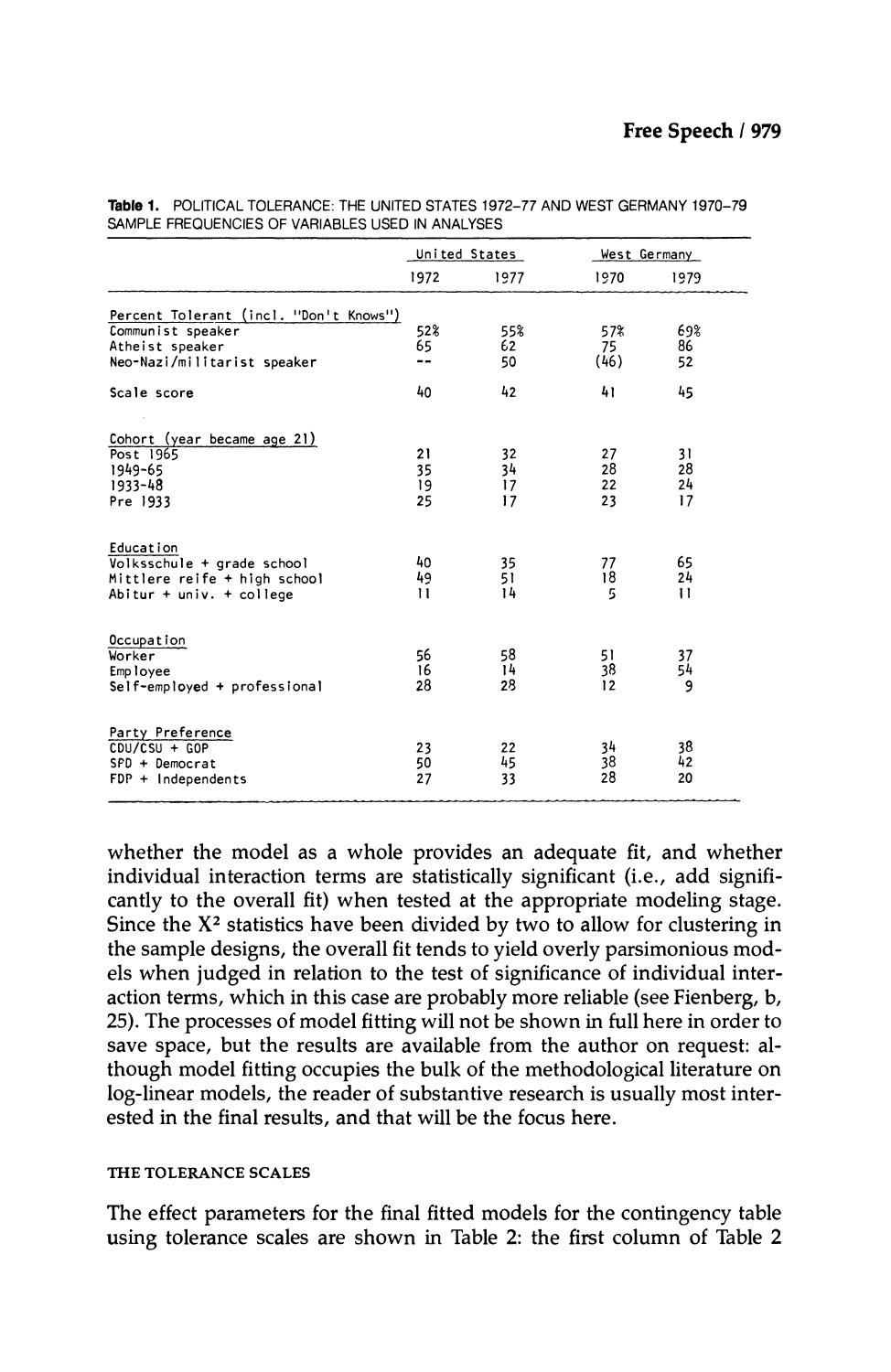|                                                                                                                                     | Germany 1970-79/<br>U.S. 1972-77               | $G - 70$                       | $G - 79$                        | $US-72$                        | $US - 77$                      |
|-------------------------------------------------------------------------------------------------------------------------------------|------------------------------------------------|--------------------------------|---------------------------------|--------------------------------|--------------------------------|
| Occupation<br>Worker<br>Employee<br>Self-employed                                                                                   | $-.09$<br>.03<br>.06                           | $-.16$<br>.06<br>.10           |                                 |                                | $-19$<br>.09<br>.09            |
| Cohort<br>Post 1965<br>1949-65<br>1933-48<br>Pre 1933                                                                               | .28<br>.12<br>$-.06$<br>$-.34$                 | .22<br>.07<br>$-.03$<br>$-.27$ | . 26<br>.18<br>$-.07$<br>$-.37$ | .33<br>.10<br>$-.06$<br>$-.37$ | .33<br>.11<br>$-.07$<br>$-.37$ |
| Education<br>Volksschule + grade<br>Mittlere reife +<br>high school<br>Abitur + $univ.$ +<br>college                                | $-.34$<br>$-.03$<br>.37                        |                                | $-.23$<br>$-.02$<br>.25         | $-.63$<br>$-.04$<br>.67        | $-.40$<br>$-.05$<br>. 45       |
| Party<br>$CDU/CSU + GOP$<br>SPD + Democrat<br>$FDP + Independent$                                                                   |                                                |                                |                                 |                                |                                |
| Country<br>Germany<br>U.S.                                                                                                          | .05<br>$-.05$                                  |                                |                                 |                                |                                |
| Year<br>$1970 + 1972$<br>$1979 + 1977$                                                                                              | ت -                                            |                                |                                 |                                |                                |
| Country-Education<br>Germany<br>Volksschule<br>Mittlere reife<br>Abitur $+$ univ.<br>U.S.<br>Grade school<br>High school<br>College | 18.<br>.01<br>$-.18$<br>-. 18<br>$-.01$<br>.18 |                                |                                 |                                |                                |

**Table 2. POLITICAL TOLERANCE: THE UNITED STATES 1972-77 AND WEST GERMANY 1970-79 SELECTED EFFECT PARAMETERS FROM FINAL LOG-LINEAR MODELS: TOLERANCE SCALES\*** 

**\*Positive values indicate greater tolerance, as against lesser tolerance.** 

**Dash (--) indicates interaction statistically insignificant (at .10): parameter set to zero. All other interactions significant at least at .05.** 

**shows the parameters for the pooled contingency table, and the last four columns show the parameters for similar tables disaggregated by year and country (see Goodman, ch. 12, on this sort of disaggregation).** 

**We are most interested to know whether there is a cross-national difference in the relation of education to tolerance, that is, whether a country-education-tolerance interaction is statistically signficiant. We directly test the null hypothesis that this interaction is not statistically significant by comparing appropriate "adjacent" models-which differ only**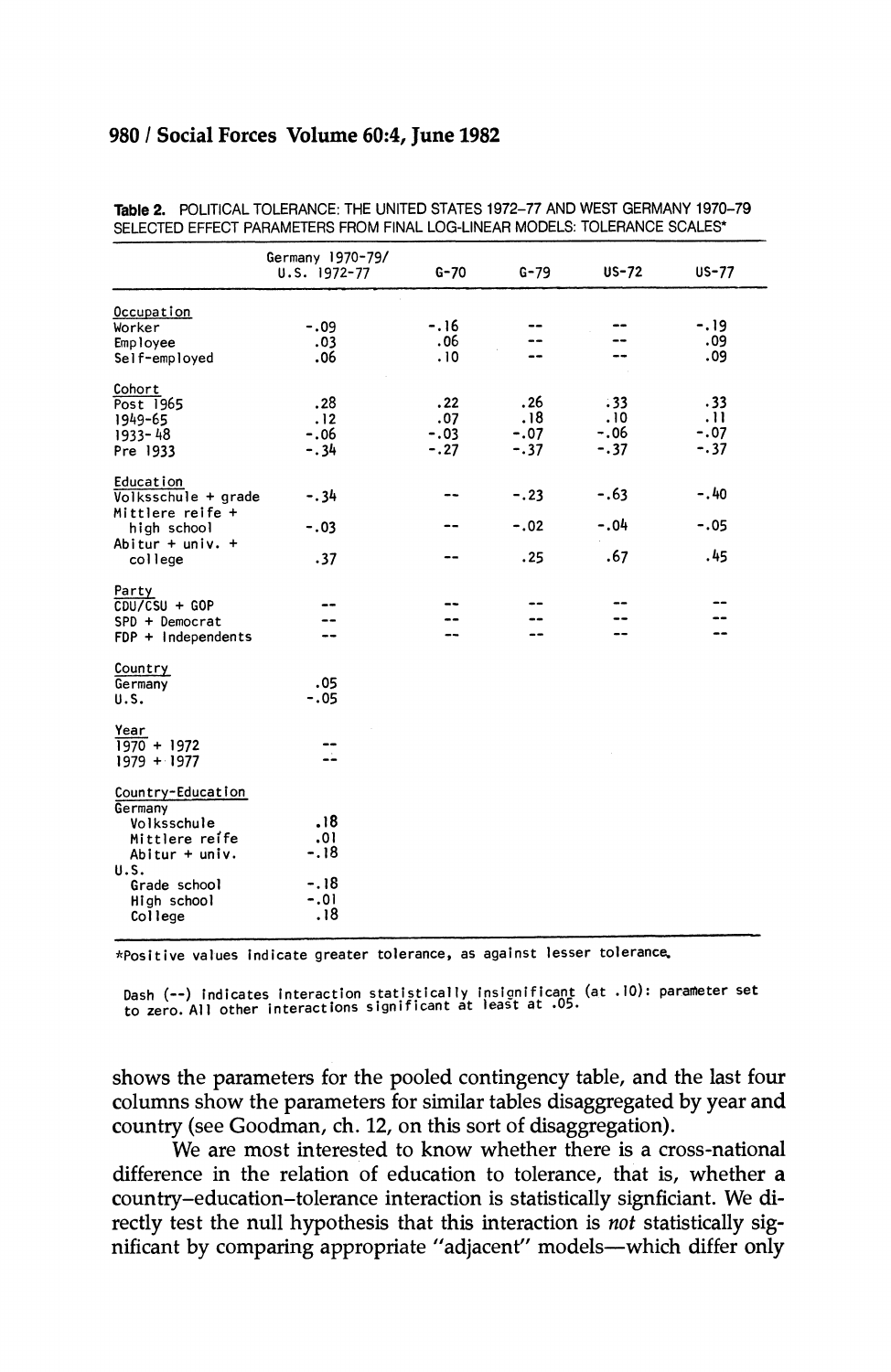**in that one includes and the other excludes this interaction-but tests**  show that it is highly significant  $(X^2 = 27.41)$ , with 2 *df*) and that it explains **at least an additional 6 percent of the variation relative to the baseline model (in which none of the predictor variables has an effect on tolerance). We therefore reject the null hypothesis and note that the relationship of education to tolerance differs between the two countries. We can investigate the nature of the education-tolerance variation by country by examining the directions and magnitudes of the significant interaction parameters, shown in Table 2. A glance at these results reinforces the conclusion that while the better educated in the United States are much more tolerant than the less well educated, virtually no such relationship exists in West Germany. This can be seen by adding the appropriate country component of the country-education-tolerance interaction term to the base educationtolerance effect parameter: for the U.S. this procedure yields a spread about zero above .50, while for Germany the spread is under .20; and by examining the education-tolerance interactions directly for each year and country in the last four columns: for the U.S. the figures remain about .50, but for Germany we again see that there is no significant association between education and tolerance in 1970, although a statistically significant interaction emerges in 1979 with a spread about zero of .25. A direct test of the hypothesis that the education-tolerance association is converging in the two countries over time in the 1970s, however, showed no statistically significant effect. On the other hand, tests I conducted on other dependent variables have also indicated the possible emergence of an educationtolerance association in Germany in the late 1970s (tests not shown here). Thus, we must perhaps modify the above conclusion because although educational level had virtually no effect on measured tolerance in Germany in the early 1970s, a small relationship appears to emerge in the late 1970s along the lines of the American pattern.** 

**The results in Table 2 also indicate that the magnitude of the cohort effect on tolerance is roughly the same as that of education, but that there are no significant differences between the two countries nor changes during the 1970s. The younger generations are more tolerant than the older. Other testing, however (not shown), indicates that this generational effect has possibly become stronger in the United States since the 1950s. In a test using a similarly constructed scale of tolerance for the speaking rights of nonconformists (Stouffer data), the cohort-tolerance effect has a spread about zero of .20 in 1954 and about .40 in 1972-74; but since there is no significant year-cohort-tolerance interaction effect, this change is probably due to the historical entry of new generations with different levels of tolerance, rather than differential changes in the tolerance levels of the cohorts measured at both times. These findings parallel a number of my findings for Germany (not shown), where longer time series allowed me to investigate generational change in liberal attitudes since the early 1950s.5 They**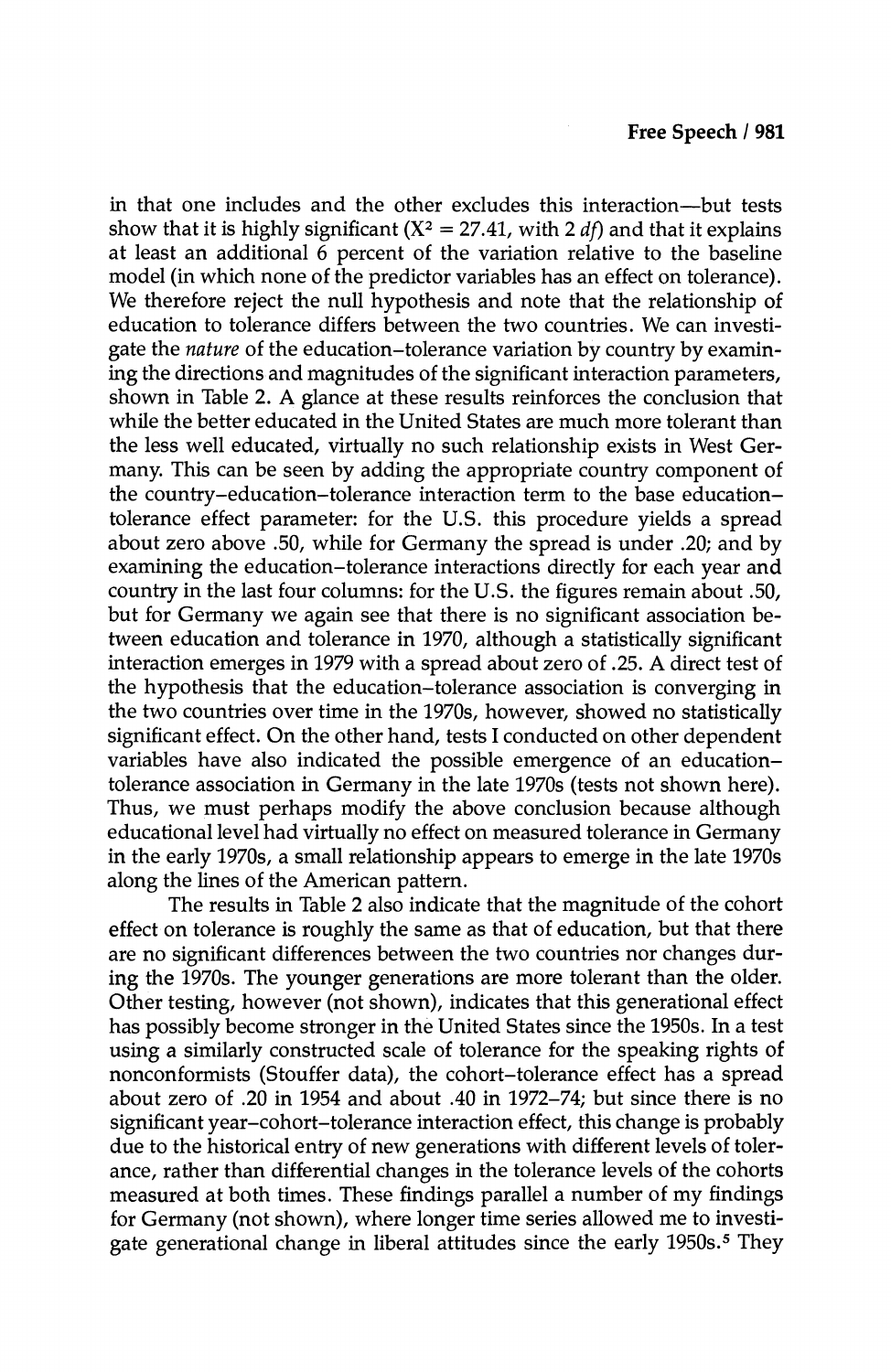**suggest that if a longer time series for the present tolerance items were available, we might also find an increase in generational correlations in Germany since the 1950s.** 

**A few final features of Table 2 deserve mention. The first is that a small but statistically significant association appears between occupation and tolerance in the pooled table (first column), with the higher social class levels more tolerant than the workers, and this association also appears irregularly in the disaggregated tables (last four columns). We will later be able to locate the source of this association in one of the tolerance items in the scales; but for now we simply observe that this result is weakly at variance with a previous analysis of the German data alone (using a sixitem scale; not shown) where no such significant association was found, but that it follows roughly the same pattern as in an analysis of the American data above for the period 1954 to 1972-74 (not shown). This result clearly supports Lipset's well-known theory of "working-class authoritarianism" (ch. 4), but when education and cohort are taken into account, it is also clear that social class (as measured by occupation) has only a weak residual relationship to tolerance. Under this test, working-class authoritarianism, while observable, is only a marginal phenomenon.6** 

**Second, once all other factors in the table are taken into account, there are only very small differences in levels of measured tolerance between the two countries: the greatest part of the apparent difference between countries in the aggregate percentages in Table 1 can be accounted for by differential relationships of education to tolerance. That is, it would seem that Germans give more tolerant aggregate responses on the scale because the less well educated there respond about as tolerantly as do the better educated in both countries. Third, there is no significant change during the 1970s in the level of tolerance as measured by the scales: we find no evidence at this point of a posited rise in neoconservatism understood as a decline of liberal tolerance (cf. Davis, b). Finally, these tolerance scales are statistically unrelated to party preference. The effects of left-right or liberal-conservative self-identification were also tested (not shown; results available from the author), and although there was a tiny association, it did not appear to be ideological, for the centrists expressed least tolerance (cf. Sullivan et al., a).7** 

#### **DISAGGREGATED TOLERANCE ITEMS**

**Up to this point we have analyzed a scale of tolerance items in order to summarize a larger body of information and also to tap an underlying dimension of tolerance, if possible, by referring to nonconformist speakers of varying ideologies. We now disaggregate this scale into its constituent parts to see whether any of the correlates of tolerance thus far determined can be localized within one or another subrealm. We thus compute and**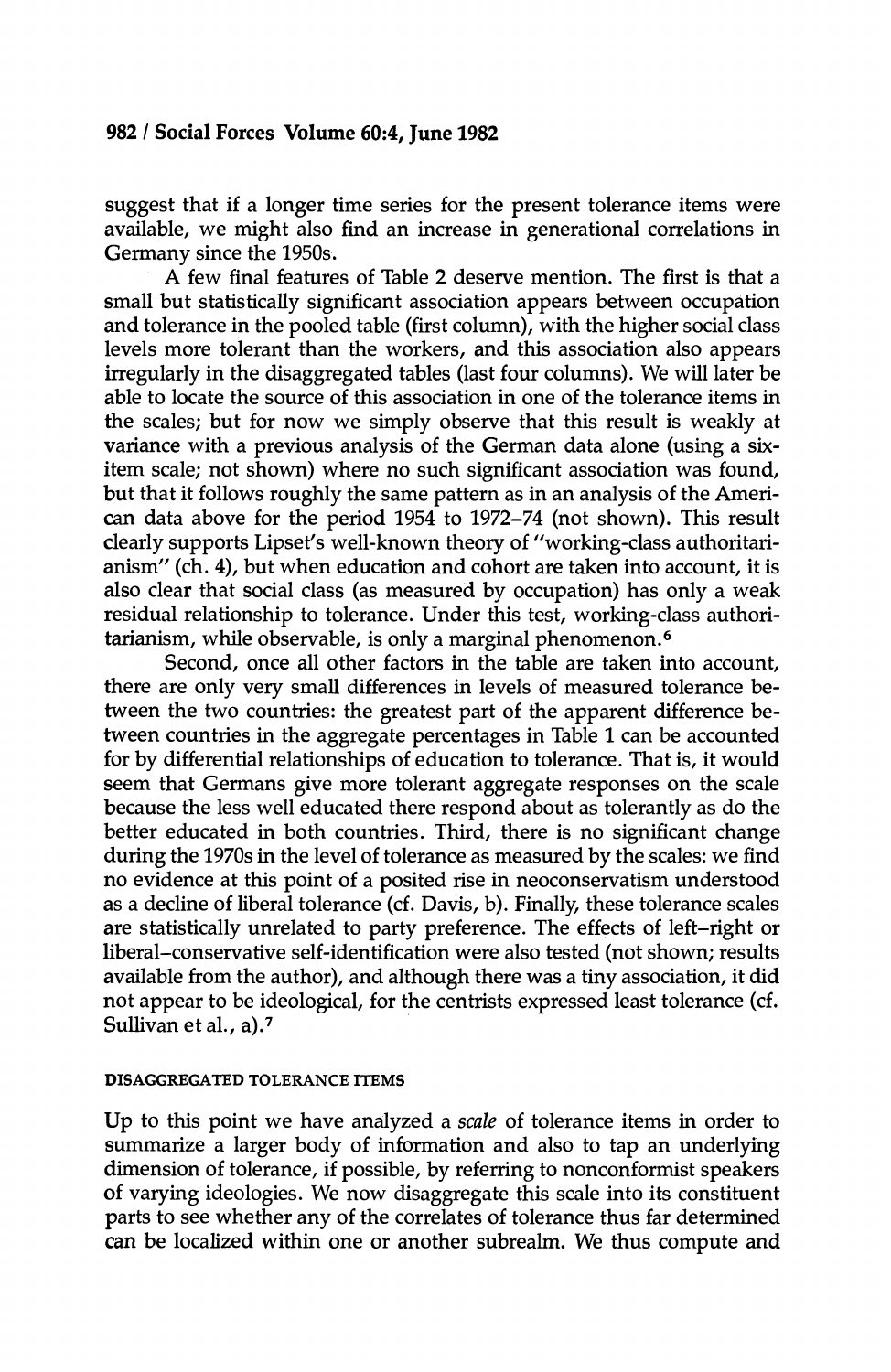**analyze a second contingency table for both countries and for both time points with occupation, cohort, and education, items measuring tolerance for an atheist speaker and for a communist speaker, and in some tests, party preference as a dependent variable; and also a third contingency table for both countries, but only for the later 1970s, including occupation, cohort, and education, items measuring tolerance for an atheist speaker, for a communist speaker, and for a neo-Nazi speaker, and in some tests, left-right self-placement as an intervening variable. (Remember that these contingency tables are not shown here, as noted at the beginning of the "Analysis" section.) The effect parameters for the final fitted models are shown in Table 3. (The first six columns of the table refer to the second contingency table, and the last three columns of the table refer to the third contingency table.)** 

**We again proceed thematically, examining the impact of each independent variable in turn. First, however, we should note that the separate dependent tolerance items are themselves highly related. In fact, the associations between them are the strongest observed: the association between the atheist and communist items in the second contingency table alone explains 47 percent of the variation relative to the base model, and the associations among the three tolerance items in the third contingency table explain about as much. There is also evidence that the association between the atheist and communist items is stronger in the U.S. than in Germany, but the effect is of small magnitude (.05) and it explains less than 1 percent additional variation relative to the base model. Second, we should also note that left-right self-placement is never importantly related to any of the tolerance items in the third contingency table: the strongest such association, with tolerance for a communist speaker, is only statistically significant at the .10 level. Since model fitting on this table used so much computer time, the table was collapsed over left-right self-placement in order to obtain a smaller less expensive table, and testing proceeded from the basis of the results obtained to this point. (This procedure is justified by the so-called collapsibility theorem, see Bishop et al., 47.)** 

**Beginning again with the relationship between education and tolerance, we recall that although education had a large impact on the tolerance scale in the U.S. samples, it had virtually none in the 1970 German sample, but a small effect in the 1979 German sample did appear in the direction of the American results. A glance at the results for the scale items in Table 3, however, suggests that these relationships are unevenly distributed in the different realms of tolerance tested: tolerance in the religious realm differs somewhat from tolerance in the political realm, and these relationships vary from country to country. Since the results are fairly complex, we examine them item by item.**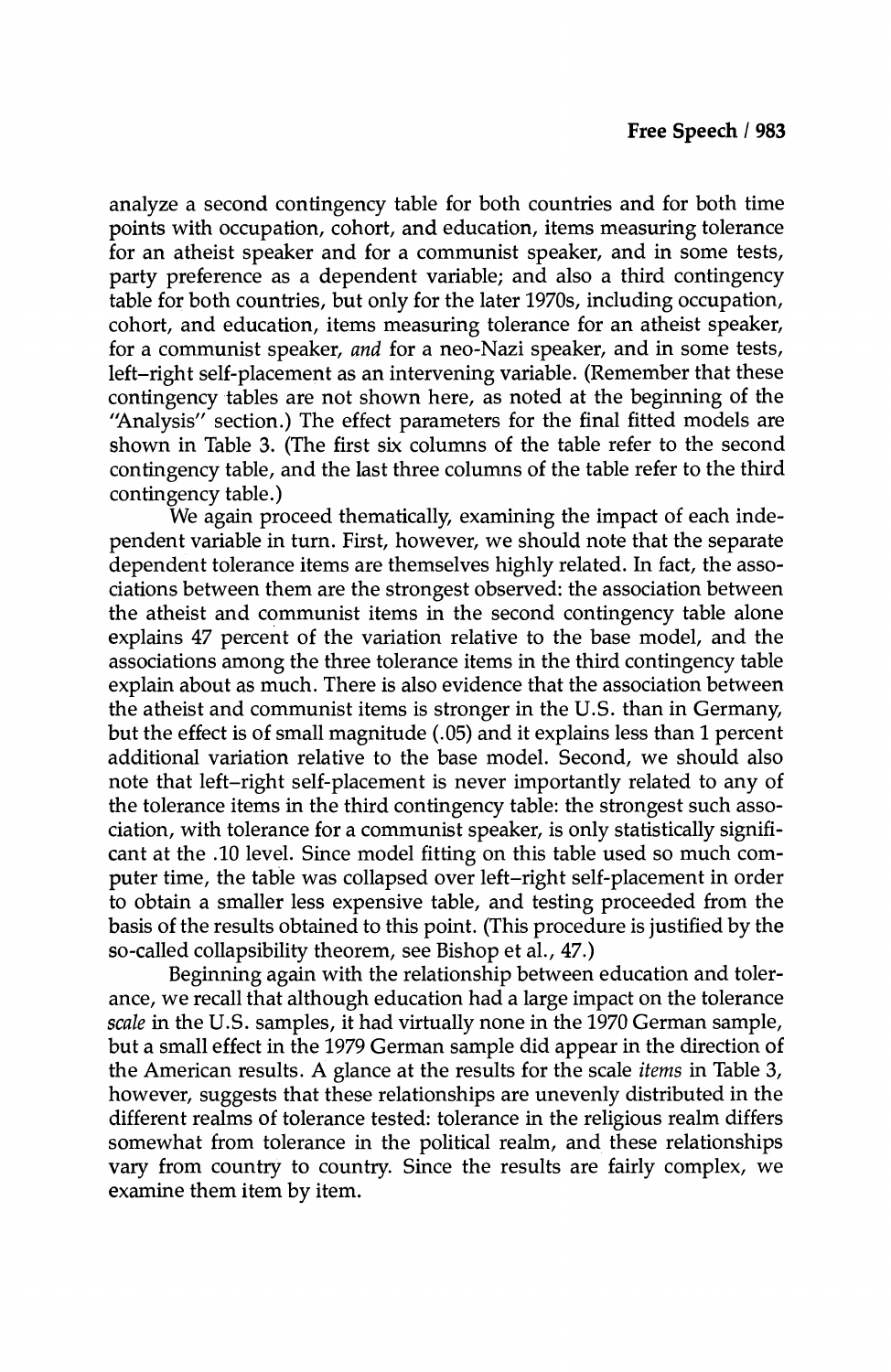|                                                                                                                                   | G-70,79/US-72,77               |                                                |                                |                                                   | G-70/US-72 G-79/US-77            |                                | G-79/US-77                     |                                |                                                |
|-----------------------------------------------------------------------------------------------------------------------------------|--------------------------------|------------------------------------------------|--------------------------------|---------------------------------------------------|----------------------------------|--------------------------------|--------------------------------|--------------------------------|------------------------------------------------|
|                                                                                                                                   | (a)                            | (b)                                            | (a)                            | (b)                                               | (a)                              | (b)                            | (a)                            | (b)                            | (c)                                            |
| Occupation<br>Worker<br>Employee<br>Self-employed                                                                                 | -.11<br>$-.01$<br>. 12         |                                                | -. 13<br>$-.02$<br>.15         | --<br>--<br>--                                    | -. 14<br>.00<br>.14              | --<br>--<br>--                 | -. 13<br>.01<br>.12            | --<br>--                       |                                                |
| Cohort<br>Post 1965<br>1949-65<br>1933-48<br>Pre 1933                                                                             | .35<br>.05<br>$-.07$<br>$-.33$ | . 13<br>.08<br>$-.03$<br>$-18$                 | .33<br>.08<br>$-.07$<br>$-.34$ | .12<br>.03<br>$-.00$<br>$-.15$                    | .39<br>.01<br>$-.08$<br>$-.32$   | .11<br>.14<br>$-.05$<br>$-.20$ | .37<br>.00<br>$-.07$<br>$-.29$ | 07.<br>. 10<br>$-.02$<br>$-14$ | . 12<br>.08<br>$-.05$<br>$-.14$                |
| Education<br>Volksschule + grade<br>Mittlere reife + high<br>school<br>Abitur + univ. $+$ college                                 | $-.18$<br>.02<br>16.           | $-.28$<br>$-.04$<br>.32                        | $-.26$<br>.03<br>.23           | $-.25$<br>$-.02$<br>.27                           | --<br>--<br>$- -$                | $-.30$<br>$-.07$<br>.37        | ۰-<br>--<br>--                 | $-.23$<br>$-.05$<br>.28        | $-13$<br>$-.07$<br>.20                         |
| Country<br>Germany<br>U.S.                                                                                                        | .20<br>$-.20$                  | .00<br>.00                                     | . 16<br>-. 16                  | $-.06$<br>. 06                                    | .24                              | .07<br>$-.24-.07$              | .31<br>$-.31$                  | --<br>$\overline{\phantom{a}}$ | - 16<br>16.                                    |
| Year<br>$1970 - 72$<br>1979-77                                                                                                    | .03<br>$-.03$                  | --<br>--                                       |                                |                                                   |                                  |                                |                                |                                |                                                |
| Atheist<br>More tolerant                                                                                                          | x                              | .53                                            | ×                              | .50                                               | ×                                | .57                            | x                              | . 49                           | .26                                            |
| Communist<br>More tolerant                                                                                                        | x                              | x                                              | ×                              | x                                                 | x                                | x                              | ×                              | ×                              | .47                                            |
| Country-Education<br>Germany<br>Volksschule<br>Mittlere reife<br>Abitur + univ.<br>U.S.<br>Grade school<br>High school<br>College |                                | .14<br>.03<br>$-.17$<br>-. 14<br>$-.03$<br>.17 | --<br>--                       | . 23<br>.05<br>$-.28$<br>$-.23$<br>$-.05$<br>. 28 | --<br>--<br>--<br>--<br>--<br>-- |                                |                                | --<br>--<br>--<br>--           | . 15<br>.04<br>$-19$<br>$-15$<br>$-.04$<br>.19 |
| Country-Atheist<br>Germany-More Tolerant<br>U.S.-More Tolerant                                                                    | x<br>x                         | $-.05$<br>. 05                                 | x<br>x                         |                                                   | x<br>×                           | -.09<br>.09                    | ×<br>x                         | --                             |                                                |
| Country-Year<br>Germany-1979<br>$U.S.-1977$                                                                                       | 07.<br>$-.07$                  | --                                             |                                |                                                   |                                  |                                |                                |                                |                                                |

**Table 3. POLITICAL TOLERANCE: THE UNITED STATES 1972-77 AND WEST GERMANY 1970-79 SELECTED EFFECT PARAMETERS FROM FINAL LOG-LINEAR MODELS: TOLERANCE ITEMS\*** 

**\*Positive values indicate greater tolerance of (a) an Atheist, (b) a Communist, (c) a Neo-Nazi speaker, as against lesser tolerance.** 

**Dash (--) indicates interaction statistically insignificant (at .10): parameter set to zero. All other interactions significant at least at .05.** 

#### **Tolerance of an Atheist Speaker**

**There are no significant differences between the countries here, although an examination of the insignificant interaction effects (not shown) suggests that the relationship between education and the atheist item is slightly stronger in the U.S. than in Germany. Likewise, in the second contingency**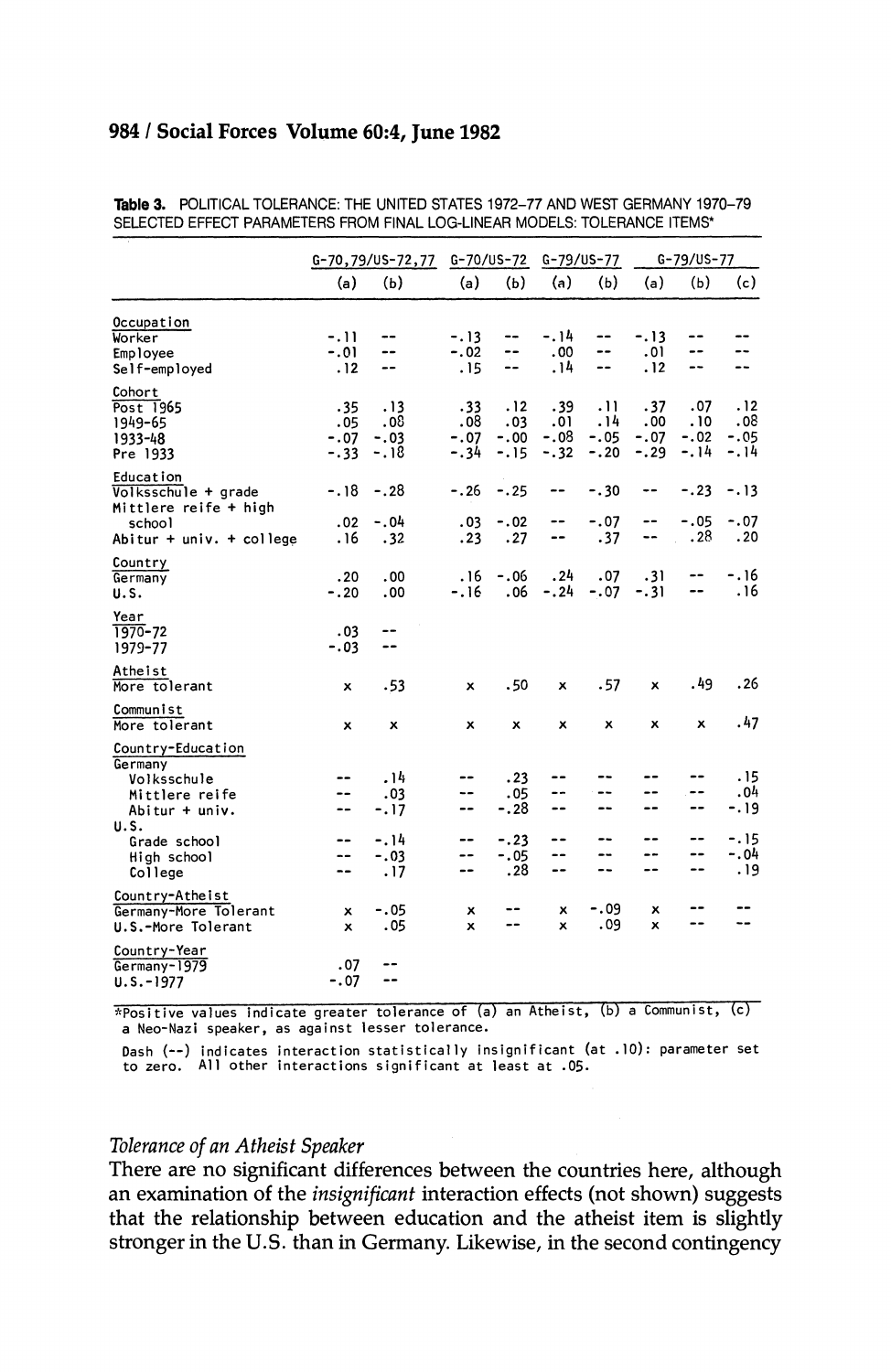**table there is no significant temporal change in this association in the final model, although it attains statistical significance at an earlier stage of modelfitting: more importantly, however, the results for the second contingency table disaggregated by year suggests that in the early 1970s the interaction had a spread about zero of .26, but by the late 1970s the interaction had become statistically insignificant (see the third and the fifth columns in Table 3). In the third contingency table for the late 1970s, the association between education and the atheist item is also statistically insignificant. Again, however, an examination of the insignificant interaction term (not shown) suggests that the association did not shrink so much in the U.S. as it did in Germany during the 1970s.** 

## **Tolerance of a Communist Speaker**

**Here we see a significant difference between the countries in the early 1970s but not in the late 1970s; that is, there is a process of convergence in the impact of education on tolerance of a communist speaker. By adding the appropriate effect parameters in Table 3, we find that this interaction has a spread about zero of .55 for the U.S. in 1972, .02 for Germany in 1970, and about .30 for both countries in the late 1970s: if we take the statistically insignificant interaction term (not shown) into account in the late 1970s, these figures would become about .45 for the U.S. in 1977 and about .20 for Germany in 1979.** 

## **Tolerance for a Neo-Nazi Speaker**

**This item is available for both countries only in the late 1970s. There is a statistically significant difference in the association with education between the two countries, and by performing the same sort of additions in Table 3, we find that the interaction has a magnitude of .39 for the U.S. in 1977 and .02 for Germany in 1979.** 

**Thus, (1) the association between education and tolerance is somewhat stronger in the political than in the religious realm, (2) the associations remain fairly constant in the U.S. throughout the 1970s, and (3) the associations are rather low in Germany during the 1970s, but a relationship emerges with the communist item in 1979 which probably accounts for the small effect in the scale scores noted above. This latter finding has more than methodological significance, however: it suggests that if orthodox Western political culture is spreading in Germany, it is beginning with the extension of political tolerance among the better educated to left extremists. Tolerance of the speaking rights of right-wing extremists among the better educated may take longer because of still-unresolved problems in German political culture in dealing with the Nazi past.8** 

**Examining generational effects next, we see that cohort has its greatest impact on tolerance for an atheist speaker, somewhat less impact on tolerance for a left or right radical political speaker, and that the young are**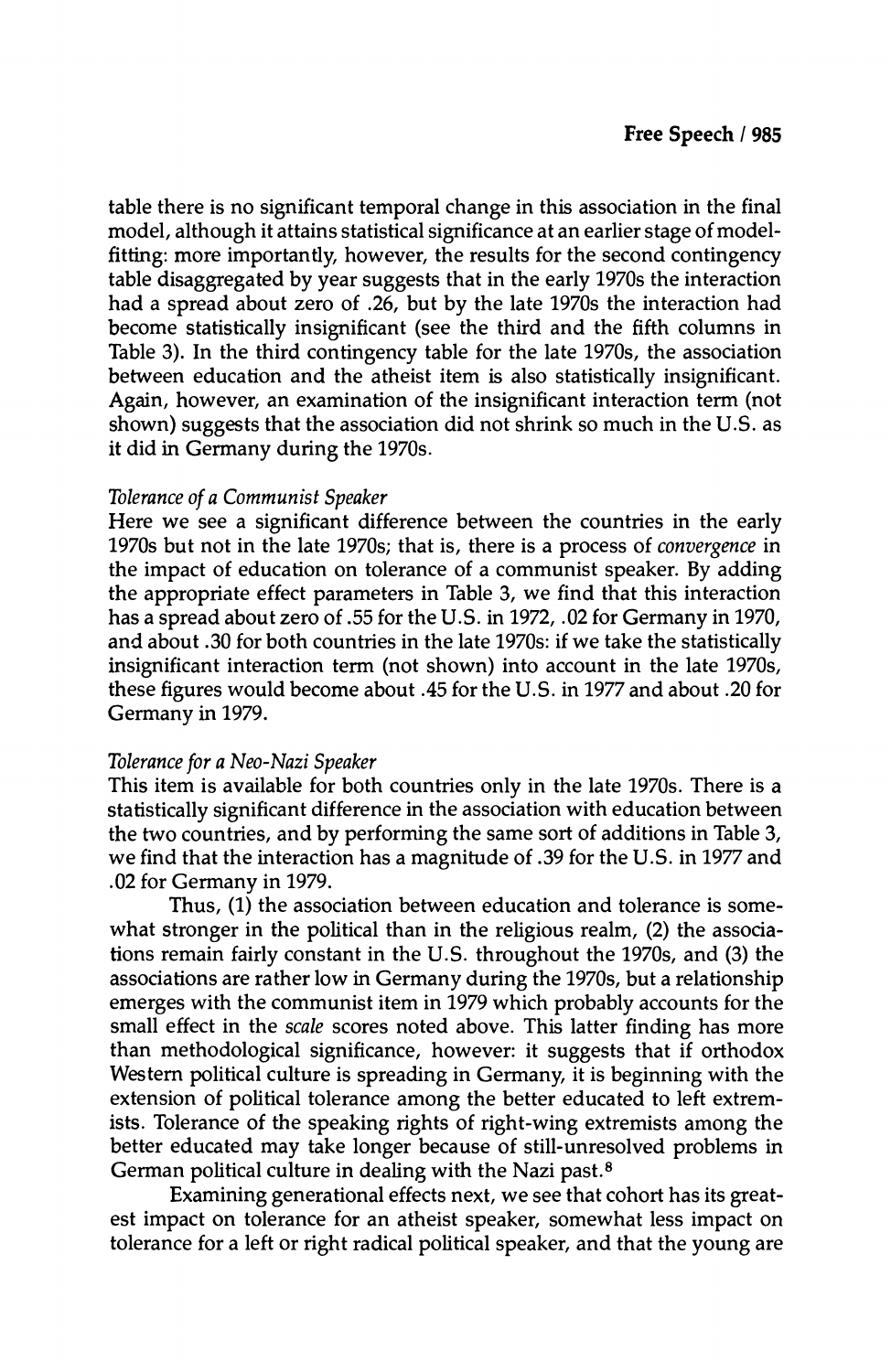**always more tolerant than the old; however, unlike the association with education, there are no cross-national differences in the relationship between cohort and tolerance. In the second contingency table, for instance, the interaction between cohort and the atheist item explains an additional 15 percent of the variation relative to the base model, while the interaction between cohort and the communist item only explains an additional 2 percent of this variation. In general, the effect parameters for the atheist item in Table 3 have a spread about zero of at least .35, while the parameters for the political items mostly remain under .15 in magnitude. It is, of course, usual to find that the effects of secularization appear strongly across generations, but on the basis of testing other variables (not shown), I rather expected an equally strong impact of cohort on political tolerance: perhaps generational effects on political tolerance emerge most clearly when the test is a more difficult one, like a scale which requires expressed tolerance of both ends of the political spectrum simultaneously.** 

**A handful of observations remain to be made about the correlates of the tolerance items in the second and third contingency tables. The first is the association between occupation and tolerance. The disaggregation of the scales shows clearly that, at least in these data, any working-class intolerance is not political authoritarianism, but at most a kind of clericalism or fundamentalism, for there are only significant associations between class (occupation) and religious tolerance, none with political tolerance. Furthermore, these interactions for the tolerance items explain even less of the variations (1 or 2 percent) relative to their base models than did the interaction for the tolerance scale.** 

**The second observation concerns party preference. In contrast to the tests of the tolerance scale, which found no significant association between tolerance and party preference, a very small but highly significant association was found for the communist item when the scale was disaggregated into its constituent parts (these effects not shown in Table 3). Social Democratic supporters in Germany and political Independents in the U.S. are somewhat more tolerant than average of a communist's right to speak publicly, but the whole interaction accounts for only 2 percent of the variation over the base model, and the effect parameters are tiny in magnitude. One should not make much of such a small association, but we might note that while there seems to be some partisan solidarity on the left in Germany, the higher levels of tolerance, or if one will, liberalism, appear among the Independents rather than the Democrats in the U.S. (For discussions of the neo-liberalism of Independents in American politics, see Burnham; Ladd and Hadley.) It would perhaps be better to ask why there is no association between Christian Democrats and (lack of) tolerance for an atheist speaker.** 

**The last observation concerns the effects of time and place. While changes over time in the levels of tolerance, net of changes in related**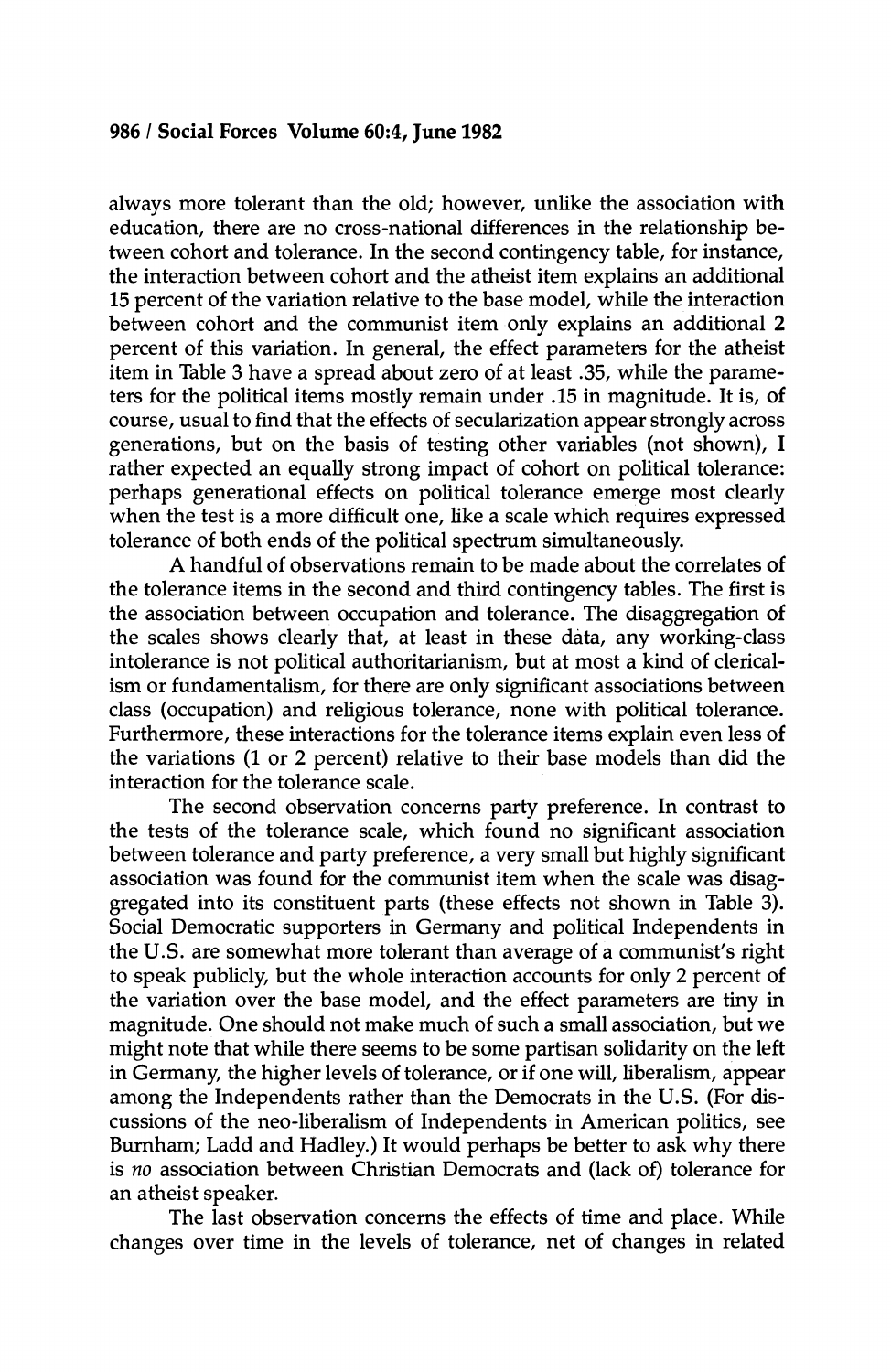**variables, are either entirely insignificant or near zero, the two countries differ from each other in levels of tolerance in a most interesting way. First, there is much less tolerance of an atheist speaker in the U.S. than in Germany, and the gap actually widened through the 1970s: this difference fully supports the view that secularism is more widespread in Germany (and perhaps in Europe) than in the U.S. (cf. Public Opinion, 38-9) and that there has been a revival of religiosity in the U.S. in the last decade, but none comparable in Germany (as yet) (but cf. Gallup and Poling, Appendix). Second, there is considerably more tolerance for a neo-Nazi (actually, militarist/antidemocrat) speaker in the U.S. than in Germany: this difference gives no support to the view that the Germans still have protofascist leanings compared to the Americans, but it does suggest that they may be exceedingly cautious due to their recent history. (One should, of course, note that this item may have caused some confusion in Germany simply because the German constitution not only guarantees rights of free speech [Art. 5], but also prohibits advocacy of anti-democratic doctrines [Art. 18]. Compare the exact question texts used here.) Third, there are no significant differences between the two countries in tolerance for a communist speaker, net of the effects of the other variables: this lack of difference contradicts any simple theory of a prolonged cold-war atmosphere in Germany relative to the U.S. or of an increased repressive potential, aimed primarily at the left, since the early 1970s, said to manifest itself especially in discriminatory hiring practices for public service employment (Berufsverbot; see the 1978 Russell Tribunal) or perhaps, in some of the measures taken against terrorist activity.** 

# **Summary**

**Some analyses of West German data suggested that this country deviated from the standard patterns found in the literature on liberal democratic values, especially in the U.S. A more systematic comparison of very similar, but not identical, tolerance data for the two countries in the 1970s has substantially confirmed this impression and raised several questions, which will be addressed in the next section. The basic findings are these:** 

## **Education**

**Education is very strongly related to tolerance in the U.S., with the better educated more tolerant. This relationship holds uniformly true for each of the items of the tolerance scale, but the associations are stronger for the political than for the religious items. In contrast, there are virtually no such associations in the German data, although there is some evidence that they may have slightly emerged in the latest survey. However, this lack of association is differentially distributed among the items tested: the pattern of**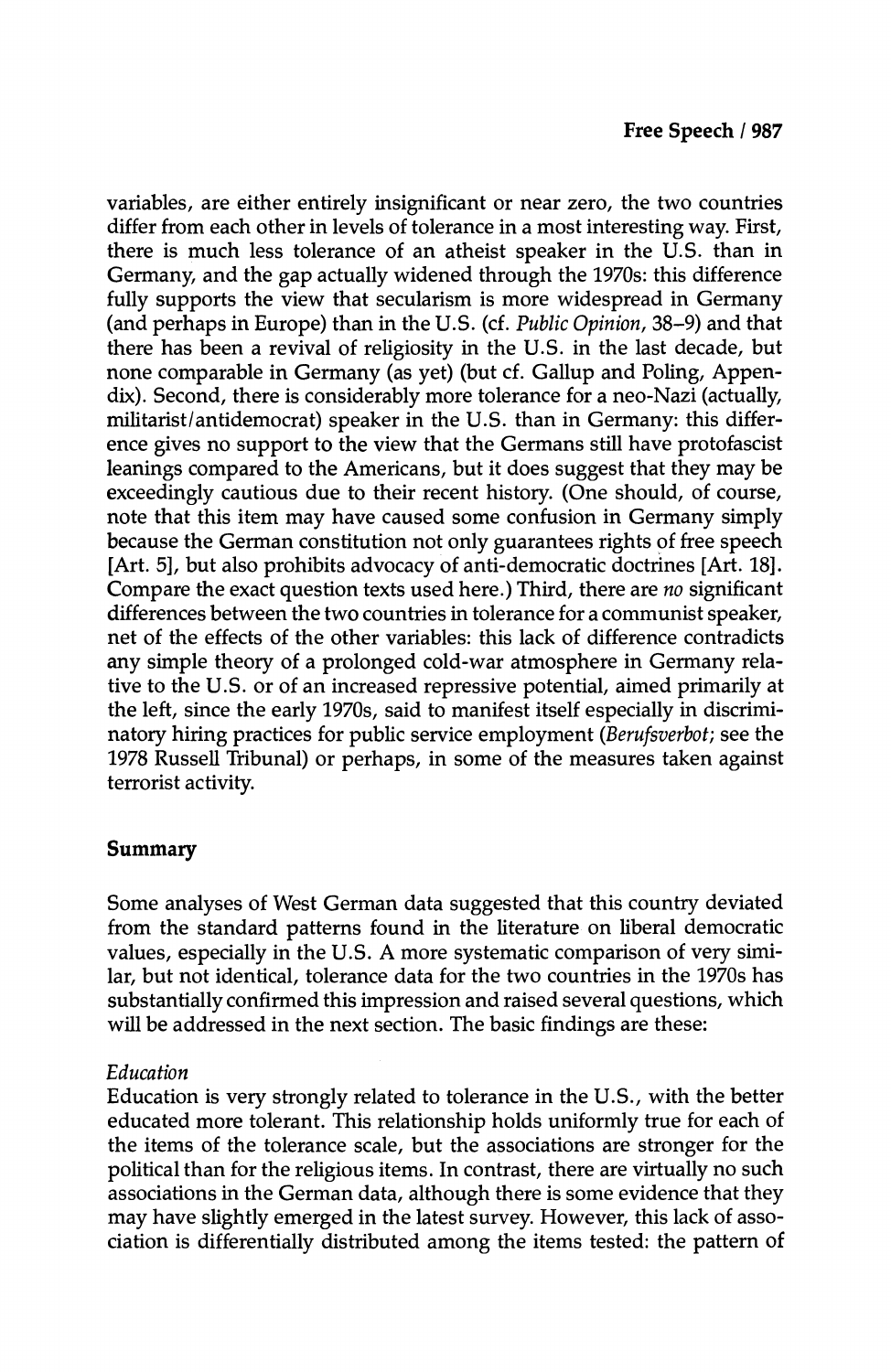**tolerance for an atheist speaker most resembles the American, while education has only questionable impact on tolerance of a communist speaker and none on tolerance of a neo-Nazi speaker.** 

## **Generation**

**The young are more tolerant than the old in both countries, but there is somewhat less evidence of true political tolerance than of secularization. Direct evidence for the U.S. and parallel evidence for Germany also suggest that the entry of new generations into the polity has been the main cause of a substantial strengthening of this association since the 1950s, and it was speculated that the greatest change probably came in the late 1960s.** 

## **Historical Change and Cross-National Differences**

**Although we know that there has been a major increase in measured tolerance in the U.S. since the 1950s, there is no direct indication whether there has been any change in Germany in this period; however, there were no important historical changes in either country during the 1970s, despite widespread popular perceptions of rising neo-conservatism. The two countries do not differ in net level of tolerance (once the effects of other variables are taken into account) as measured by the scales; but more sensitive analysis did not support the impression gained from aggregate frequencies that the German samples displayed more net tolerance on all separate items than the American samples. Controlling for occupation, education, and generation, Germans are more tolerant than Americans of atheists, equally tolerant of communists, and less tolerant of neo-Nazis. Considering the pattern of associations found, the higher levels of aggregate tolerance in Germany are probably due to the fact that levels of tolerance among the less educated Germans resemble levels of tolerance among the better educated in both Germany and the U.S. Especially on the communist item, the worse educated in America probably bring the aggregate U.S. level below the aggregate German level.** 

## **Discussion**

**It will be difficult to construct a reasonable explanation for these unusual findings without going considerably beyond the data presented here. And while my other analyses do shed some light on the present findings, they cannot be presented adequately in the space available here; instead, two plausible answers will be suggested and briefly commented upon.** 

**The first possibility is that the present results are simply an artifact of differences in question formulation. For instance, the German question text may tap only a cognitive response in Germany while the Stouffer text taps a genuine opinion in America: perhaps, as has sometimes been found**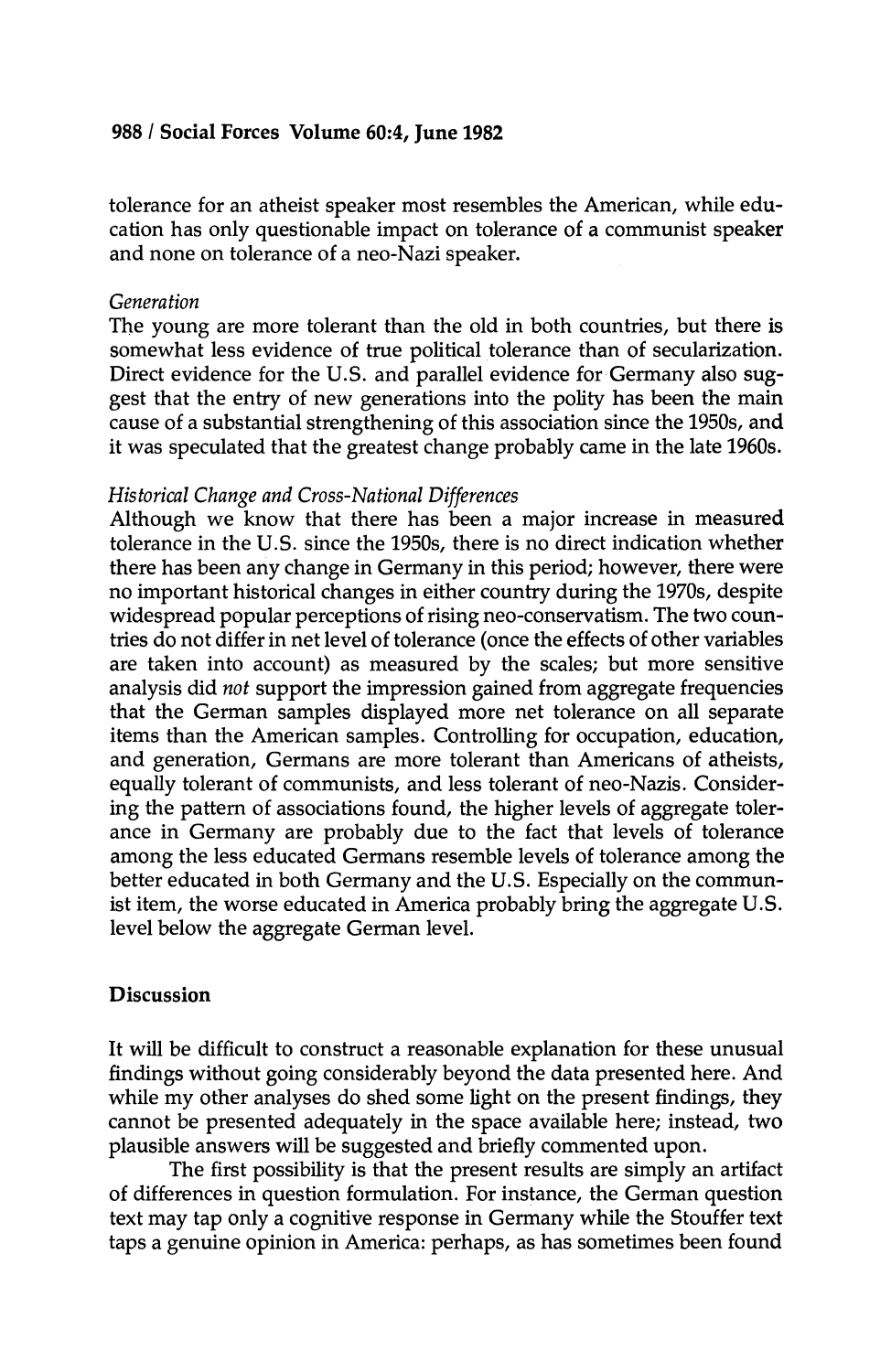**(Almond and Verba), German respondents of all educational levels are comparatively well informed about their political system.9 This explanation is questionable on a number of counts-although a strict replication of the text is the only definitive way to get an answer (although, again, no future replication will allow us to re-survey a historical population). In the first place as we noted above, the text used in the German samples has, in fact, been used in the United States (Duncan et al.; Steiber), and although I am not aware of publications in which the effect of education is measured, the variable seems to behave normally as an attitudinal measure-at least in America-over time and when the influence of several independent factors is tested (e.g., age, race, and religious denomination and activity). Second, the present results for Germany are in line with the results of my analyses of certain other tolerance variables for that country: education has little effect, and cohort has a considerable effect (also see Muller et al.). As one moves from measures of liberal democratic values which are legitimized by the West German regime to those which are not (e.g., from opposition to fascism and support for a multiparty system to tolerance for certain nonconformists and support for civil liberties of suspected radical applicants for public employment), one finds that education has a declining impactalthough there are some signs that an effect may be emerging in the late 1970s, as we have seen here.** 

**These findings provide the starting point for another possible explanation, which must remain speculative for the present. It has been suggested (Selznick and Steinberg) that the liberalizing effects of education in America are due more to education's function as an institution of socialization in a well-established liberal democratic political culture than to its role in building up personal confidence and security (but cf. Plant for another explanation);10 however, in Germany from Imperial times through the Nazi period, the traditional institutions of socialization-including education-tended to be reactionary (Dahrendorf). Most observers agree that there has been a decisive break with the traditional reactionary patterns of socialization in West Germany since World War II (Conradt; Lepsius), but educational institutions were still seen as quite conservative at least through the mid or late 1960s. It could be argued that education has so little effect on certain measures of non-legitimized tolerance in West Germany because the historical introduction of liberal norms into educational socialization has only reached a certain limited point. In fact, it could be argued further that the emergence of small associations between education and tolerance in the 1979 West German survey is partly traceable to the**  educational reforms of the 1970s there—above all, stemming from a reduc**tion of hierarchy and an expansion of the social base of students in the universities. This possible explanation obviously cannot be demonstrated here. But if it were supported in other analyses, it would have important implications for our understanding of democratization and liberalization in**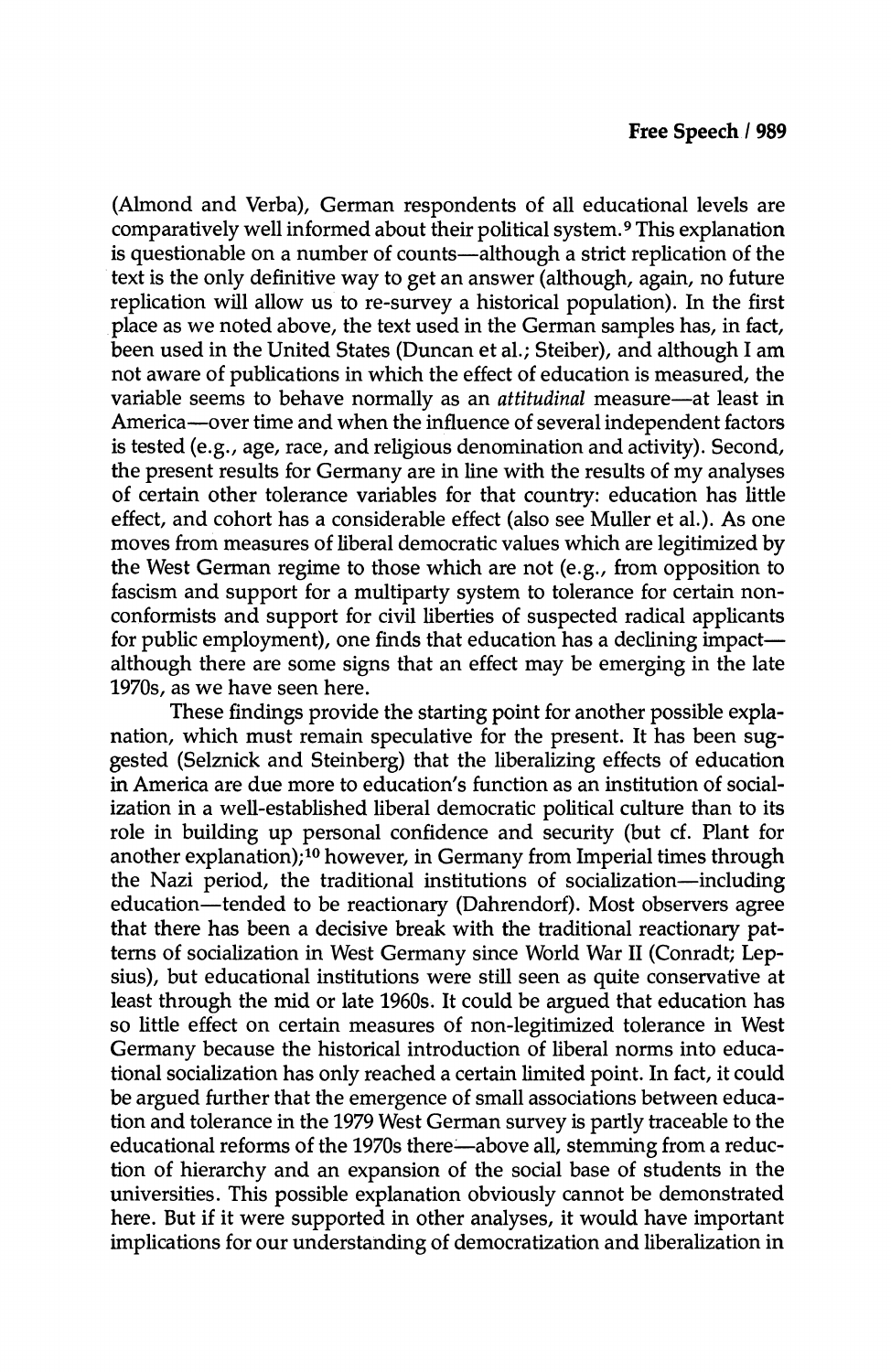**new liberal democracies and of the role of education in ideology formation in a comparative context.** 

#### **Notes**

**1. Lipset himself makes a theoretical distinction between two elements of Western political culture, egalitarianism and political liberty, which he calls "economic liberalism" and "noneconomic" or "social liberalism"; and he later develops this distinction in a similar context and calls the respective elements the "democratic impulse" and "democratic restraint" (103; cf. Lipset and Raab, 432-3). Thus, he uses both the words democratic and liberal, with appropriate modifiers, to describe both elements of political culture; but although his latter discussion comes closer to the distinction I am trying to make, I would suggest that it is not wholly developed in this direction.** 

**2. Sullivan et al. (b) have shown, however, that with a more fully specified model and an improved measure of tolerance, the impact of age and education on tolerance can be accounted for by intervening factors. Sullivan et al. (a) also claim, less convincingly, that tolerance may not have increased in the U.S. since the 1950s. Unfortunately, their articles appeared too late for their results to be incorporated more systematically into the analyses presented here, but see note 7 for another remark on their work.** 

**3. One methodologically rigorous reviewer noted that since the use of different indicators to measure the same phenomenon is indeed tricky (see above), and since I did in fact have a hand in collecting some of the data used here (see below), I might have asked the Stouffer questions in Germany or used the Detroit Area Study and restricted the German sample to urban areas. However, my primary aim in the survey I influenced was to test temporal change in West Germany with strictly replicated items: since the present study is a lateral outgrowth of this research, strict cross-national comparability had to take a lower priority. Urban samples could indeed have been used for one time point, but important (probably more traditional and less tolerant) sectors of the populations would have been lost, as would the time variable: the reader will have to judge whether the substantive gains balance the methodological losses. Finally, the findings presented here are partially meant to be suggestive and to stimulate further, more rigorous investigation (see also the concluding discussion), and I am now preparing such investigations myself.** 

**4. The quotas are based on region, size of place, sex, age, and occupation. See Fienberg (a, 15-6, 26-8, 60-1) on the use of various sampling models with the sort of data analyses used here.** 

**5. Included in the tests were measures of attitudes on banning the Communist party, on demonstrations, and on the idea of a grand coalition government.** 

**6. The theory should be given slightly greater credence for Germany in these tests than for the U.S., for in the former country education and occupation may serve as functional equivalents for each other: either one, but not both, are significantly related to tolerance in both years; in each year I have simply used the stronger association in the final models shown.** 

**7. Sullivan et al. (a) point out, quite correctly, that one can only tolerate what one opposes, that is, that tolerance is defined as the acceptance of what one dislikes (see Crick; King; cf. Mitscherlich). They therefore ask respondents, first, what they do not like and, second, whether they tolerate it. They also validate their tolerance measures by showing that the objects of tolerance are related to respondents' ideology. The Sullivan et al. (a) measure of tolerance, however, is fairly complex and difficult to compare over time or country. A simpler solution to this problem might be to ask a respondent to tolerate both ends of a relevant spectrum simultaneously; and while the scale used here does not meet this requirement rigorously, scales testing simultaneous tolerance of communists and Nazis/militarists give very similar results. (Since the present tolerance scales are unrelated, or only weakly related, to partisanship and ideology, we can have slightly greater confidence that they do measure tolerance rightly understood.) Clearly, better and simpler scales are needed-although in studying historical questions, one is obliged to use existing measures in surveys of past populations, whether they seem fully satisfactory or not. I am now developing measures along the lines outlined above and will report the results when they become available.** 

**8. Strictly speaking, of course, this finding could indicate that the better educated in Germany**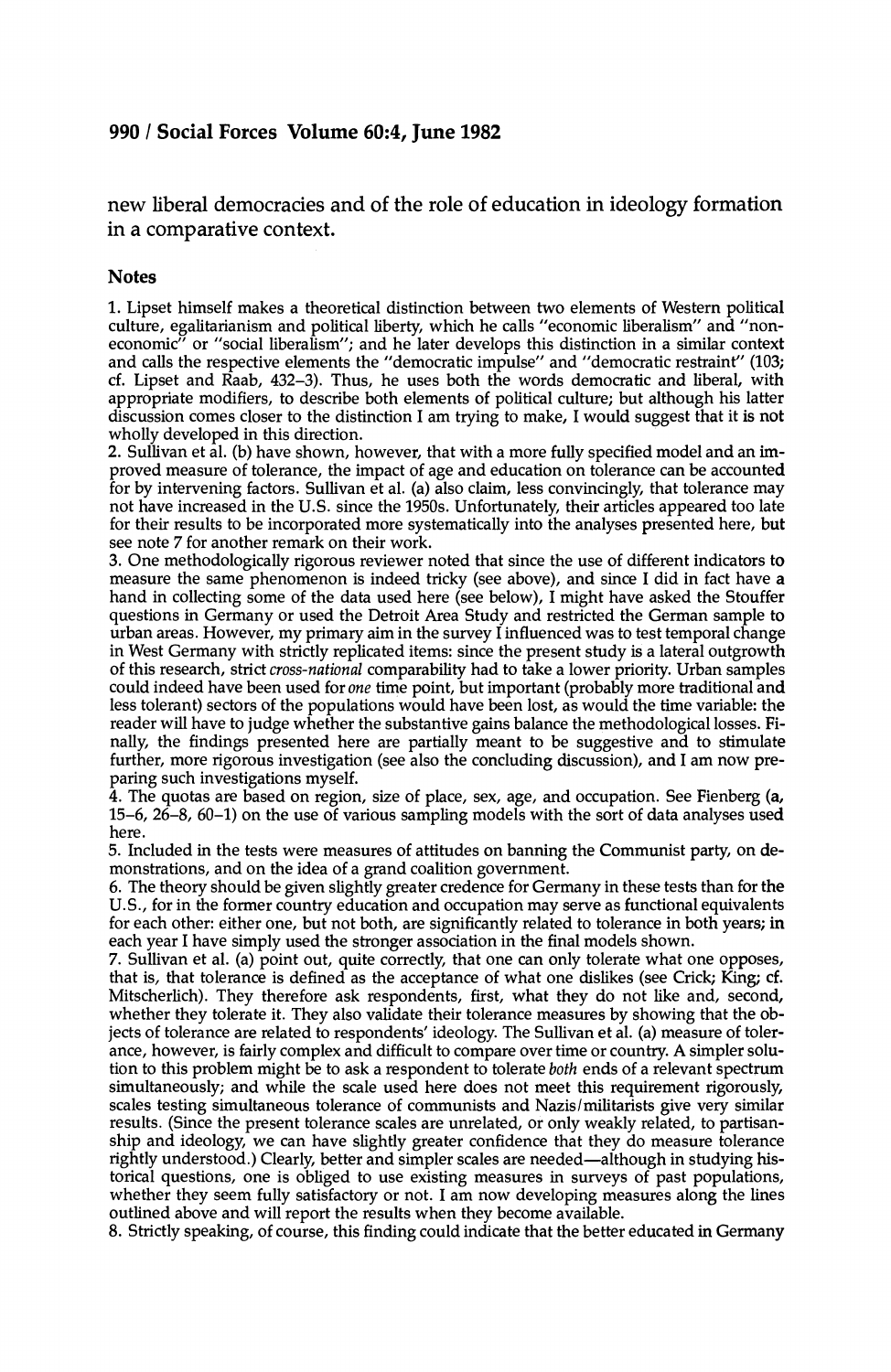**have come to like the extreme left during the course of the 1970s (see note 7). Similar provisos must be observed, especially, for all the disaggregated items.** 

**9. Professor Thomas Pettigrew emphasized this possibility to me at a presentation of an earlier draft of this article at the 1980 American Sociological Association meetings. Stanley Presser has also brought another aspect of this problem to my attention (see Schuman and Presser). 10. Professor Milton Rokeach kindly brought this study to my attention. He interprets the results to mean that propensity to seek higher education underlies the observed effect which education sometimes has on attitudes like tolerance: that is, those who would be most tolerant anyway seek further education.** 

#### **References**

**Adorno, Theodore et al. 1950. The Authoritarian Personality. New York: Harper.** 

- Almond, Gabriel A., and Sidney Verba. 1963. The Civic Culture. Princeton: Prince**ton University Press.**
- **Bishop, Yvonne M. M., Stephan E. Fienberg, and Paul W Holland. 1975. Discrete Multivariate Analysis. Cambridge: MIT Press.**
- **Burnham, Walter Dean. 1970. Critical Elections and the Mainsprings of American Politics. New York: Norton.**
- **Conradt, D. P 1980. "Changing German Political Culture." In Gabriel A. Almond and Sidney Verba (eds.), The Civic Culture Revisited. Boston: Little, Brown.**
- **Crick, B. 1971. "Toleration and Tolerance in Theory and Practice." Government and Opposition 6(Spring):144-71.**
- **Dahrendorf, Ralf. 1965. Society and Democracy in Germany. New York: Anchor Books, 1969.**
- **Davis, J. A. a:1975. "Communism, Conformity, Cohorts, and Categories: American Tolerance in 1954 and 1972-3." American Journal of Sociology 81(November): 491-513.** 
	- **. b:1980. "Conservative Weather in a Liberalizing Climate: Change in Selected NORC General Social Survey Items, 1972-78." Social Forces 58 (June):1129-56.**
- **Duncan, Otis D., Howard Schuman, and Beverly Duncan. 1973. Social Change in a Metropolitan Community. New York: Russell Sage.**
- **Fienberg, Stephan E. a:1978. The Analysis of Cross-Classified Categorical Data. Cambridge: MIT Press.**

**. b:1978. "The Use of Chi-Square Statistics for Categorical Data Problems." Technical Report #313, Department of Applied Statistics, School of Statistics, University of Minnesota.** 

**Gallup, George Jr., and David Poling. 1980. The Search for America's Faith. Nashville: Abington.** 

- **Goodman, Leo A. 1978. Analyzing QualitativelCategorical Data. Cambridge: Abt. Associates.**
- **King, P. 1971. "The Problem of Tolerance." Government and Opposition 6 (Spring):172-207.**
- **Ladd, Everett C., with Charles Hadley. 1975. Transformations of the American Party System. New York: Norton.**
- **Lepsius, M. R. 1974. "Sozialstructur und soziale Schichtung in der Bundesrepublik Deutschland." In Richard Loewenthal and Hans-Peter Schwartz (eds.), Die zweite Republik. Stuttgart: Seewald.**
- **Lindblom, Charles E. 1977. Politics and Markets. New York: Harper.**
- **Lipset, Seymour Martin. 1960. Political Man. New York: Anchor Books.**
- **Lipset, Seymour Martin, and Earl Raab. 1978. The Politics of Unreason. New York: Harper.**